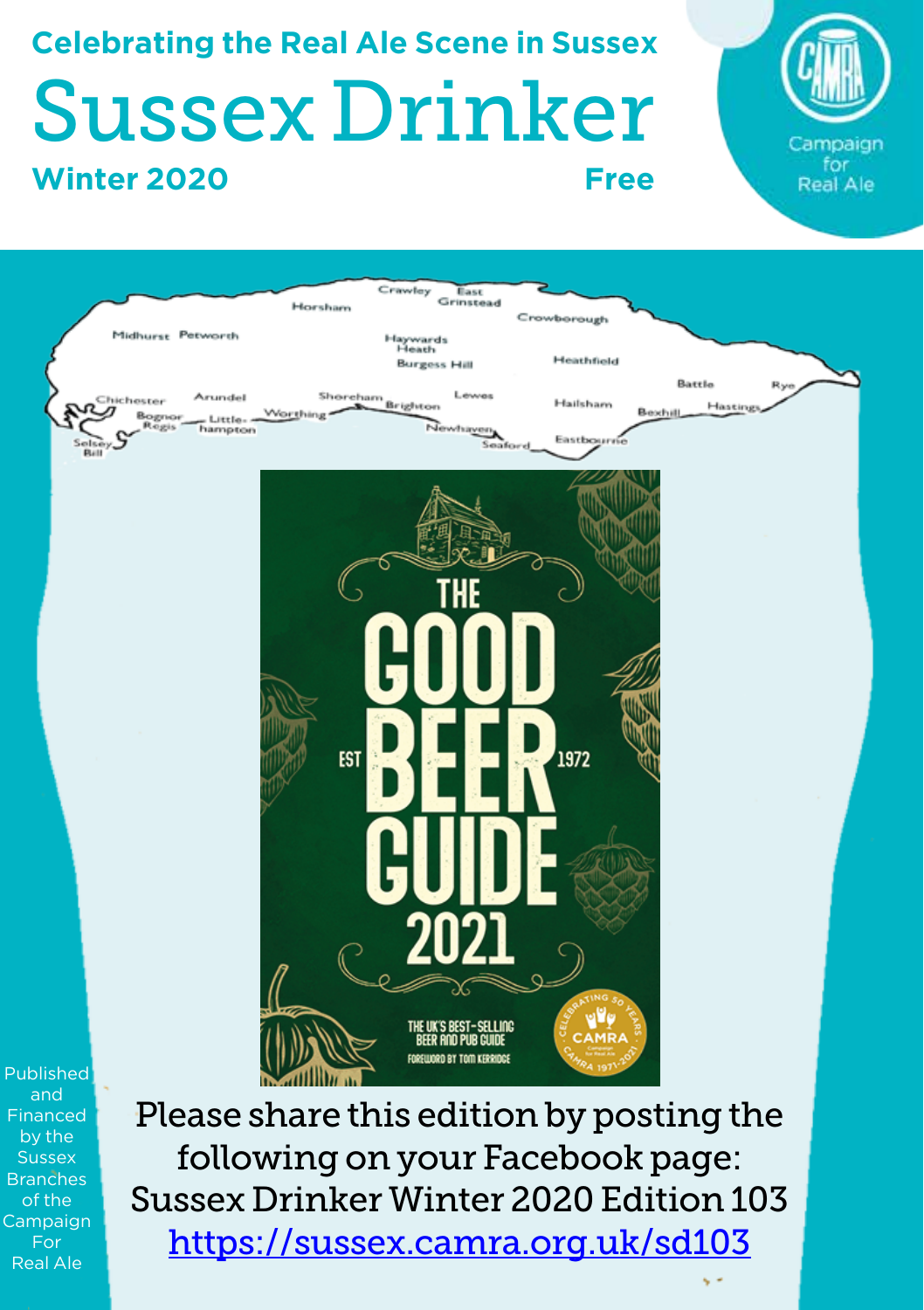# A view from the bar

Hello, thank you for reading this publication. It is the result of the combined efforts of many volunteers, whom I wish to thank for their efforts. The last few months have been difficult for branches and the Campaign. We have had to find new ways to meet and carry on getting our message out there. Much of what we have been targeting has been keeping our pubs alive, and there will be much more campaigning on this theme over the next few months. Talking of campaigning there could be something you could please help us with, reader. If you visit pubs, why not keep the local branch updated on pub changes. You can easily do this by contacting the branch (see branch contact details at https://sussex.camra.org.uk/branches) or through the update facility on WhatPub? https://whatpub.com/. Our branches appreciate this information especially in the current environment where our volunteers cannot visit as many pubs as they would like. Why not consider joining us? https://join. camra.org.uk/

As we enter the winter months you may be looking for some light reading or looking for a gift idea? Well, I may have the solution. The *Good Beer Guide* 2021 has just been published (see https://shop1.camra.org.uk/ product/the-good-beer-guide-2021/). If you choose to buy, could I encourage you to buy a copy through our bookshop, as the Campaign will then receive the fullest benefit of your purchase. This fine book is the product of our very professional CAMRA team but the descriptions of pubs are provided by CAMRA members. This is one of the enjoyable things you can get out of being a CAMRA member and being active in a branch, as you can see your words in print.

Finally I would like to thank all our branch members in Sussex for their support of the Campaign over the last few months. I know it has been difficult and the light at the end of the tunnel has still not been seen, but please hang in there, as we must continue to campaign, for pubs, breweries and real ale!

> **Paul Sanders** *Regional Director – Surrey & Sussex*

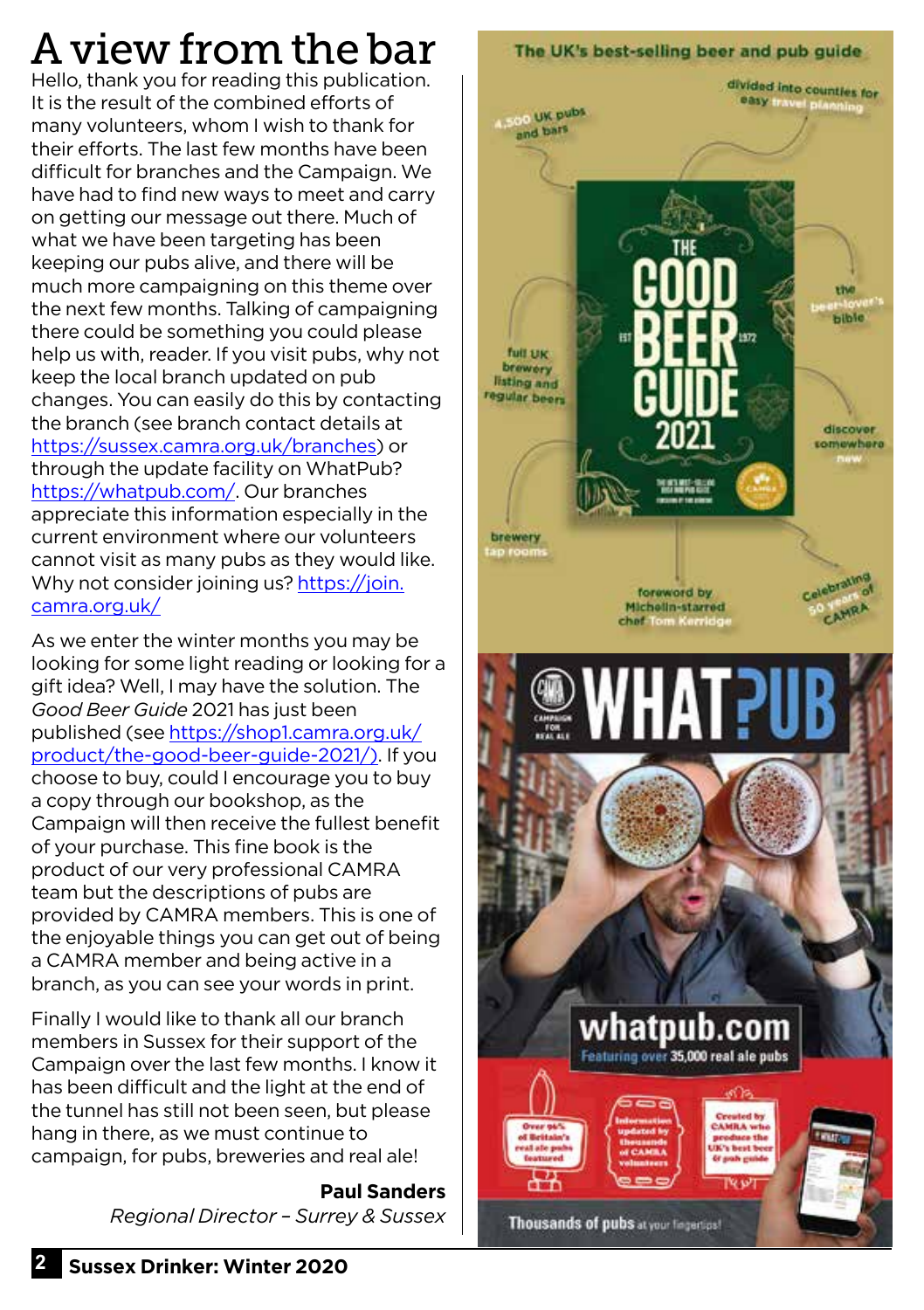# SSEX PUB SCRATCHINGS

News of new developments and updates on the Sussex pub scene will be gratefully received by the Editor for consideration in Scratchings. The standard disclaimer on p21 applies to all items.

## ■ Ashurstwood

The **Three Crowns** has been closed for a number of years. The council have been communicating with the owners, Star Inns, about the poor condition of the building. The owners are negotiating with a potential licensee, but if it fails, it will be put up for sale.

#### ■ Battle

Look out for the new **Battle Brewery Bottle Shop** at 51a High Street, which also offers tastings and cask ale refills, along with their bottled range.

#### **Berwick**



*The Cricketers' Arms photo courtesy of Peter Adams*

The **Cricketers' Arms** reopened in September with new management after a refurbishment. Food remains an important part of their offering. Harvey's ales are served as before, by handpump or direct from casks in the taproom. The Cricketers' is open every day, further information can be found on their website -

www.cricketersberwick.co.uk.

# ■ Bepton

A planning application for an extension to the **Country Inn** (currently closed) is under consideration. The intention is to provide a dining area to the rear of the existing building. However, objectors point out that the bar area for drinkers would be severely reduced.

# ■ Bexhill on Sea

**Traffers Bar** has three beers on, Harvey's and other locally produced beers.

The **Sportsman** has three beers, including Long Blonde from Long Man.

The ground floor of the **Albatross Club** is being worked on so the basement bar is being used until mid-November. Up to four real ales and they are now open until 10 pm on Thursday, Friday and Saturday: with all day opening on Saturdays.

The **Brickmaker's Alehouse** has four to five real ales and also four real ciders. Open till 10 pm on Friday and Saturday.

# ■ Chichester

The **Escapist** is a new micropub which opened on the 31st of July in a pedestrianised road off North Street. There are six taps for keg beers, but currently no real ale until trade increases after covid when sale of up to four will resume. There is currently seating for about twenty in the well ventilated interior and a little more outside when weather permits.

# ■ Eastbourne

The **Rainbow**, behind Waitrose in Old Town, (previously the Counting House - now returned to its former name), reopened in October after major refurbishment outside and in. The large garden has far more tables, many of which are under cover. Harvey's Sussex Best Bitter is a regular with two changing beers. The menu has been revised in line with modern trends.

The **Farm** in Friday Street failed to reopen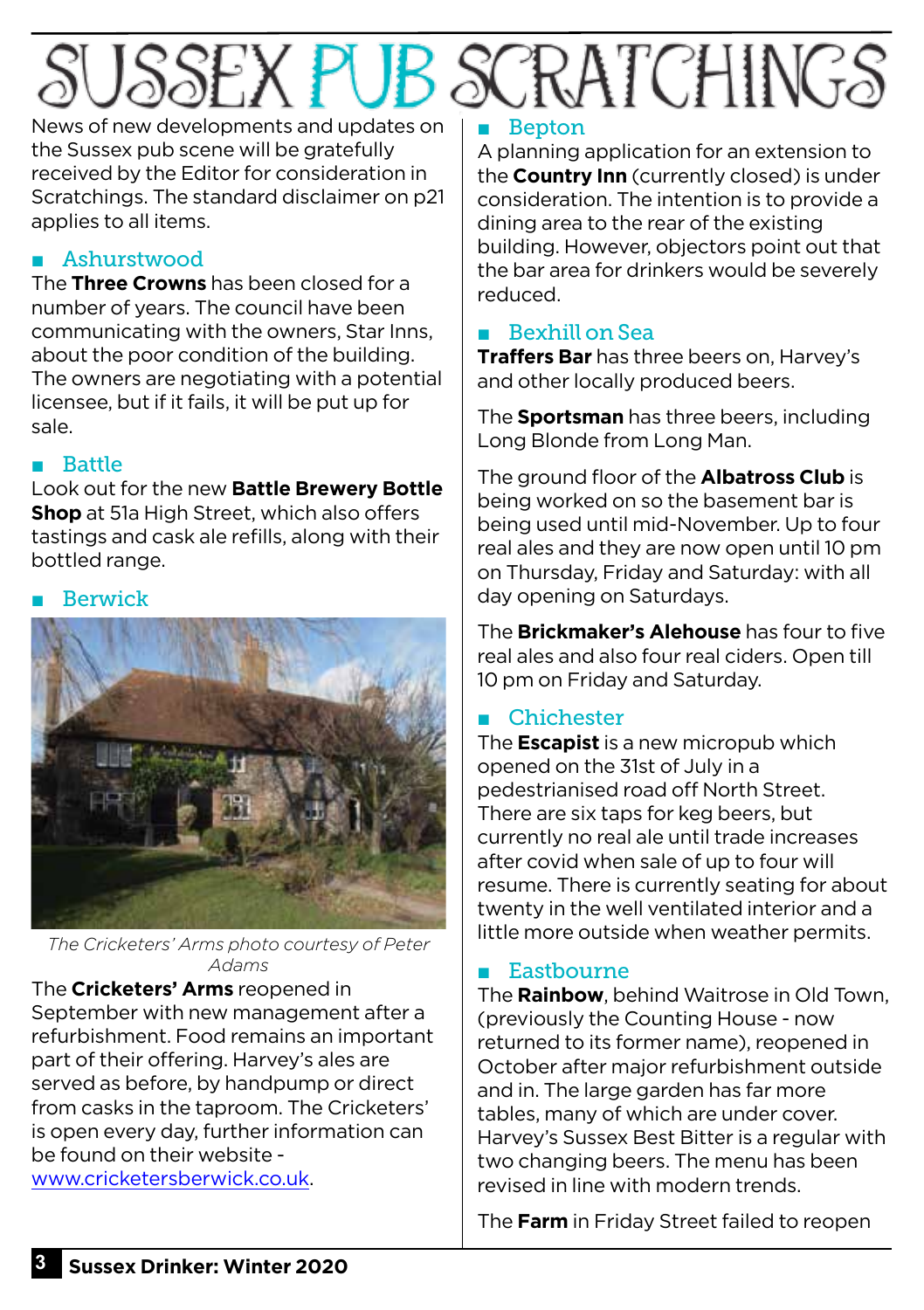and the operating company is under administration. The freeholder, it's been reported, is looking for another organisation to take over the pub, so we await developments.

#### ■ East Grinstead

The **Engine Room** is tucked away just off the London Road and continues to offer an interesting selection of beers. These are for consumption on the premises or takeaway.

### **Felpham**

The **Fox** closed in mid-September, with the lessee unable to negotiate a viable lease renewal. However the EI Group website has the pub currently "under offer".

#### **Hailsham**



The **King's Head**, South Road, was used as a base for Hailsham Crisis Support, a volunteer group set up by landlady Helen Lawrence and local resident Charlotte Brazier, at the start of lockdown in March. They had quickly realised that something needed to be done fast to help those most vulnerable in the town who may not have access to information on the internet. The volunteers helped with shopping, collecting prescriptions, dog walking, well-being calls, and other services; at the height of demand, Hailsham Crisis Support volunteers were shopping for around 40 vulnerable households every week.

In addition, shops had been stripped of essentials and the shelves were bare, so Helen liaised with the pub's wholesalers and within days had set up a Pub Community Food Hub: sourcing household essentials which could be ordered and paid for by phone, then safely collected with minimal contact by appointment.



In September local MP Nus Ghani presented the Wealden Hero Award to Helen and Charlotte: it's awarded to those who showed community spirit and kindness throughout the crisis. The pub is celebrating too as it's regaining a place in CAMRA's annual *Good Beer Guide* (2021), just published. In recent weeks both Harvey's Best Bitter and Old Ale have been served in very good form. For more details: www.kingsheadcacklebury.co.uk.

#### ■ Handcross

The **Royal Oak** didn't reopen back in July when the restrictions were eased. A 'To Let' sign is displayed.

### ■ Hastings

The **Prince Albert** held an Octoberfest evening with all the trimmings. Local beers included Rother Valley.

At the **Dolphin** six real Ales were being served recently, including three guests. Covid-19 precautions mean reduced seating but still plenty of room when not busy so it's worth popping in. Nearby at the Crown two real ales were on with Kent and Sussex Breweries preferred. Again, there's plenty of room, if you are patient, despite the reduced seating. It has taken some time for the Real Ale drinkers to return.

The **FILO** was up to six real ales including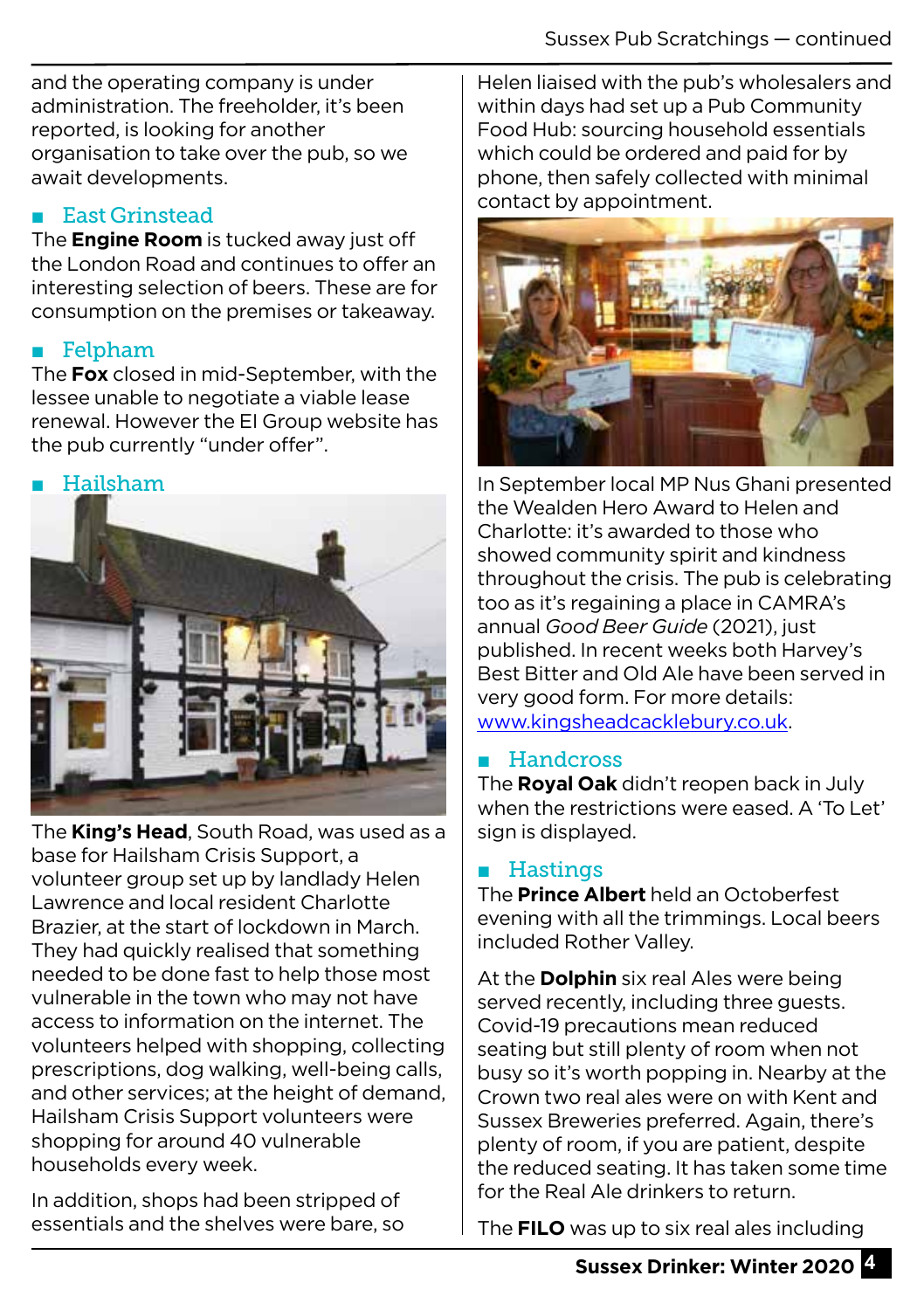Harvey's Sussex Best Bitter. Very 'Covid-19' but well worth a visit.

At the **Jenny Lind** five real ales and three ciders were available. Plenty of seating wait at far door to be shown to your seat, like most places at the moment! Beers from Kent, Franklins, Angels and Demons and Greene King.

The **Albion** had four real ales and six real ciders: Harvey's, including Old and their November special, Bonfire Boy, plus a beer from Bedlam.

#### ■ Lewes

The **Beak Brewery Taproom** is open every Friday (5 –10 pm) and Saturday (12 – 10 pm). A short walk takes you there from the town centre: keep going after the end of South Street until you reach Cliffe Industrial Estate. Eight keg lines feature brews from Beak and elsewhere. An ever-changing choice of street food is served, it's best to book: www.beakbrewery.com.

#### ■ Polegate

The **Junction** failed to reopen after lockdown and was sold at auction in September. We await developments to see if the new owners intend reopening it as a pub-restaurant to serve the ever-increasing population in this area.

#### St Leonards on Sea

In Silverhill the **Duke** is serving two Gun beers, proving very popular in this newly refurbished local.

The **Welcome** has excellent food, friendly staff and beers from Battle and Long Man our correspondent reported that Battle Abbey Pale Ale was superb during his recent visit.

The **Tower** now has five real ales and although can be busy it's well worth popping into. Awnings are being installed at the front to ensure there's some seating outside as we head into winter! CAMRA members have commented how well Covid-19 regulations are being applied and adhered to here.

The **North Star** in Clarence Road will have new management when it reopens as Jamie has departed.

In Lower St Leonards the **Horse and Groom** offers three real ales and plenty of safe Covid-19 carefully spaced seating.

#### ■ Selsey

The **Crab Pot** has evolved. The wide choice of ciders and three real ales remain, though with beers from further afield than before reguarly appearing. For those missing their drinking trips to the mainland, there are out-of-the-ordinary keg beers from Belgium and Germany on draught as well.

#### ■ Turner's Hill

At the **Red Lion**, this excellent Harvey's pub is currently offering six cask ales from Lewes. The regular Dark Mild, IPA and Sussex Best are joined at the moment by Old Ale, Bonfire Boy and Wharf IPA. Lunches are not available at the moment, although a selection of filled rolls are available.

#### ■ West Dean

The **Dean** has reverted to its former name: good to have the Selsey Arms back!

#### ■ Worthing

Nigel Watson at the **Anchored** micropub is in process of opening a concession stall in the food hall inside the new communityfocused department store '15:17 Limited', in the former Beales store in Worthing. Nigel plans to sell Sussex beer, wine, cider and gins in bottles and cans when it opens and he gets a licence sorted. The 15:17 business is due to open soon, and well in time for Christmas shopping.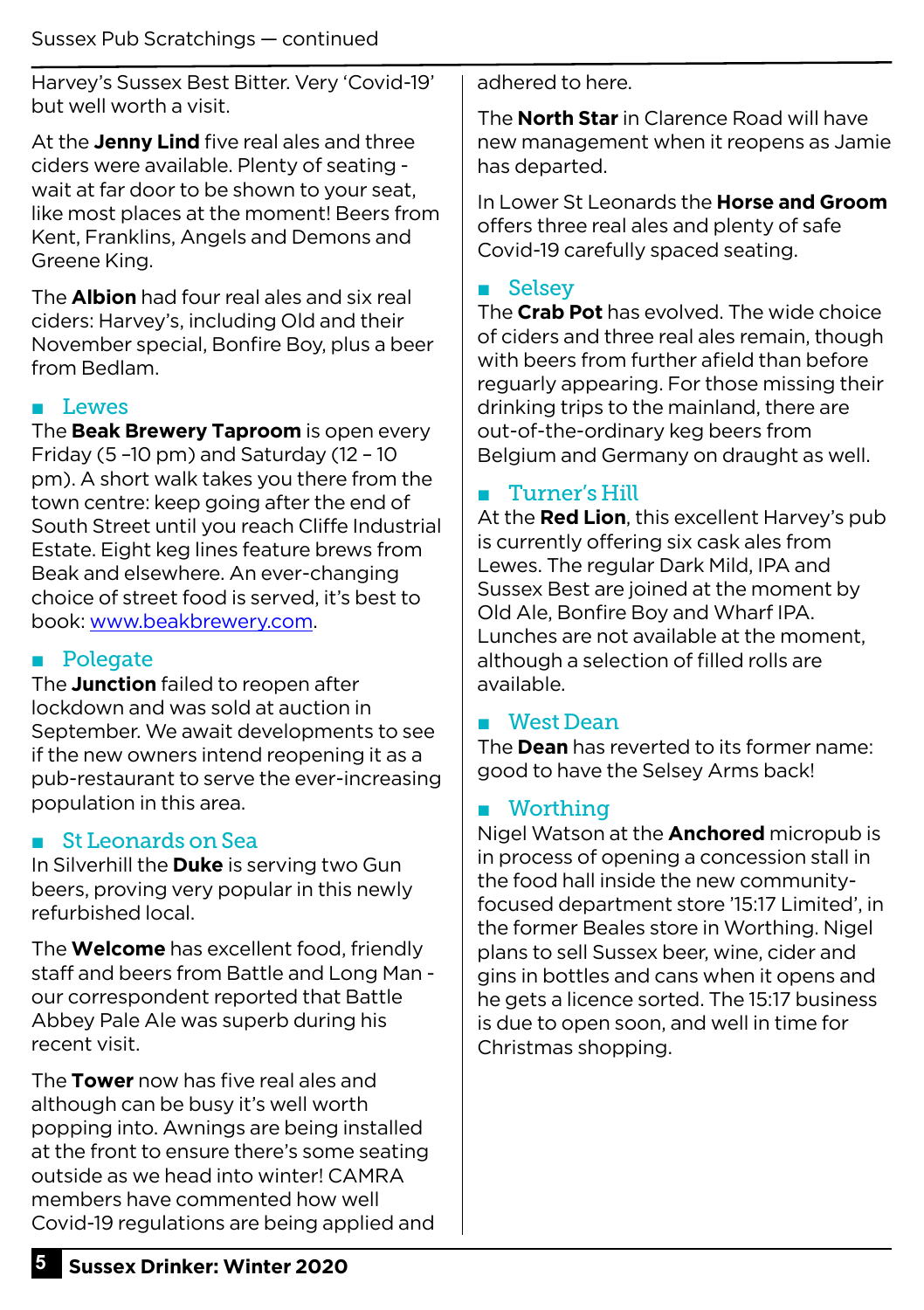# Sussex pubs that are open

Since our last edition published in early August, we know of an addition 69 pubs which have reopened after the lockdown. These pubs are listed below. We estimate that 76% of all Sussex pubs have now reopened.

Most pubs have re-opened with a range of restrictions, and those restrictions are very likely to change over time, and we recommend that you check the pub's website and/or Facebook page before visiting any pub listed here.

CAMRA's online pub guide WhatPub is the best way to check if a pub is open and to find the pub's website or Facebook page for more details. Search by location (town or village name) on the home page. The grey box will indicated if CAMRA knows that the pubs should be open.

Alfold Bars, Sir Roger Tichborne https://whatpub.com/NSX/156

Ashurstwood, Maypole https://whatpub.com/NSX/004

Balls Cross, Stag Inn https://whatpub.com/NSX/008

Battle, Bull Inn https://whatpub.com/HES/BATTL-2000

Berwick, Cricketers' Arms https://whatpub.com/HES/BERWI-2000

Bexhill on Sea, Sovereign https://whatpub.com/HES/BEXHI-5000

Billingshurst, Kings Arms https://whatpub.com/NSX/010

Billingshurst, Kings Head https://whatpub.com/NSX/011

Billingshurst, Six Bells https://whatpub.com/NSX/013

Bognor Regis, Claremont https://whatpub.com/CHI/010

Bognor Regis, Hothampton Arms https://whatpub.com/CHI/019

Bolney, Bolney Stage https://whatpub.com/NSX/015

Brighton, Black Horse https://whatpub.com/BRI/387

Brighton, French Horn https://whatpub.com/BRI/393

Brighton, Lord Nelson Inn https://whatpub.com/BRI/7

Chichester, Trents https://whatpub.com/CHI/062

Cowfold, Hare & Hounds https://whatpub.com/NSX/028

Crawley, New Moon https://whatpub.com/NSX/048

Crawley, Plough https://whatpub.com/NSX/065

East Grinstead, Engine Room https://whatpub.com/NSX/237

East Hoathly, King's Head https://whatpub.com/HES/EASTH-2000

Eastbourne, Eastbourne Working Mens Club - https://whatpub.com/HES/74

Eastbourne, Hurst Arms https://whatpub.com/HES/EASTB-3500

Fairwarp, Foresters Arms https://whatpub.com/HES/FAIRW-1000

Falmer, Swan Inn https://whatpub.com/BRI/15

Faygate, Holmbush Inn https://whatpub.com/NSX/099

Forest Row, Beer Discoveries https://whatpub.com/NSX/100

Hadlow Down, New Inn https://whatpub.com/HES/HADLO-1000

Hastings, Dripping Well https://whatpub.com/HES/HASTI-2200

Hastings, Plough Inn https://whatpub.com/HES/HASTI-6500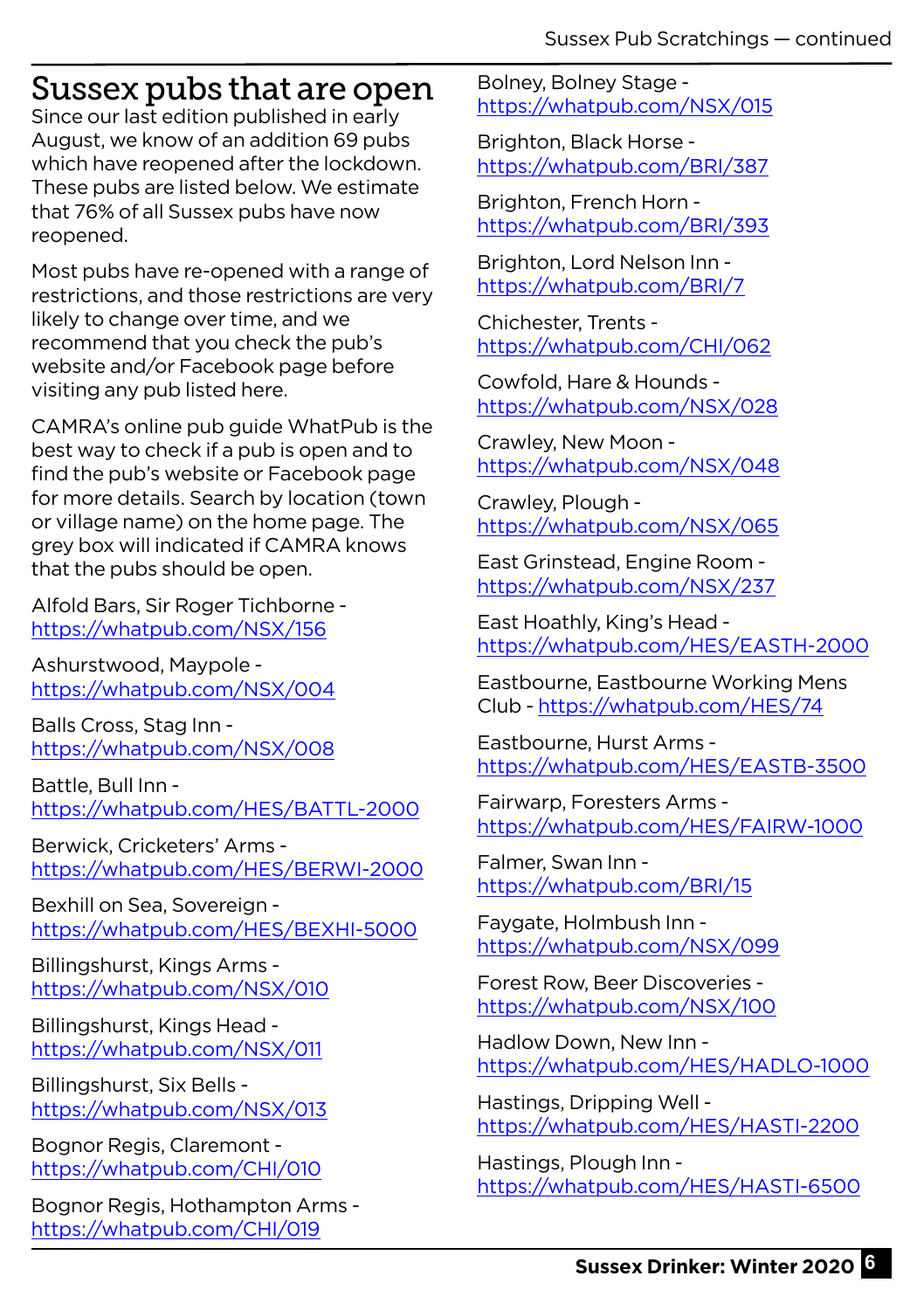Hastings, Porters https://whatpub.com/HES/75

Hastings, Smugglers https://whatpub.com/HES/HASTI-8200

Horsham, Dog & Bacon https://whatpub.com/NSX/122

Horsham, Foresters Arms https://whatpub.com/NSX/123

Horsham, Kings Arms https://whatpub.com/NSX/127

Horsham, Lynd Cross https://whatpub.com/NSX/128

Jevington, Eight Bells https://whatpub.com/HES/JEVIN-1000

Lewes, Elephant & Castle https://whatpub.com/BRI/26

Littlehampton, Crown https://whatpub.com/AAA/57

Littlehampton, Locomotive https://whatpub.com/AAA/68

Lower Beeding, Plough https://whatpub.com/NSX/154

Mayfield, Rose & Crown https://whatpub.com/HES/MAYFI-5000

Milton Street, Sussex Ox https://whatpub.com/HES/MILTO-1000

Netherfield, White Hart Inn https://whatpub.com/HES/NETHE-2000

Newhaven, White Hart https://whatpub.com/BRI/383

Pagham, Inglenook https://whatpub.com/CHI/130

Patching, Fox https://whatpub.com/AAA/75

Petworth, Angel Inn https://whatpub.com/AAA/77

Petworth, Star https://whatpub.com/AAA/78

Pevensey, Smugglers Inn -

https://whatpub.com/HES/PEVEN-5000

Plummers Plain, Wheatsheaf https://whatpub.com/NSX/164

Selsey, Crab Pot https://whatpub.com/CHI/212

Sheffield Park Station, Bessemer Arms https://whatpub.com/NSX/173

Shoreham-by-Sea, Bridge Inn https://whatpub.com/BRI/100

Shoreham-by-Sea, Ferry Rigg Inn https://whatpub.com/BRI/138

Shoreham-by-Sea, Old Star Ale & Cider House - https://whatpub.com/BRI/470

Southwater, Lintot https://whatpub.com/NSX/178

St. Leonards on Sea, Royal https://whatpub.com/HES/72

Stopham, White Hart https://whatpub.com/AAA/96

Stoughton, Hare & Hounds https://whatpub.com/CHI/153

Tismans Common, Mucky Duck Inn https://whatpub.com/NSX/182

Turners Hill, Crown https://whatpub.com/NSX/183

Wadhurst, White Hart https://whatpub.com/HES/WADHU-9000

Walderton, Barley Mow https://whatpub.com/CHI/157

West Chiltington, Queens Head https://whatpub.com/AAA/106

Westfield, New Inn https://whatpub.com/HES/WESTF-1000

Worthing, Hare & Hounds https://whatpub.com/AAA/125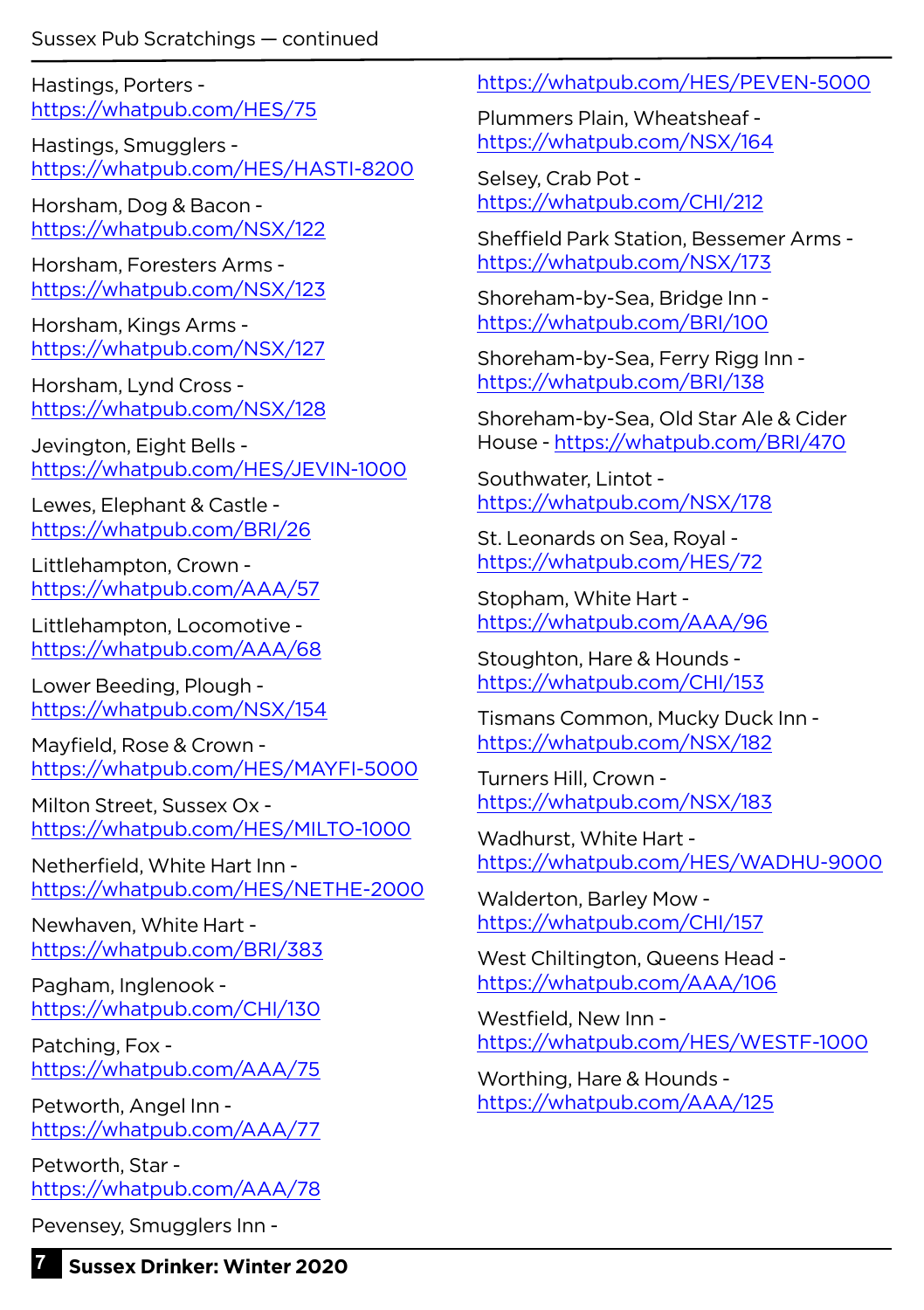# **Bru News** The Sussex Breweries Pages

Information here is generally supplied by the Brewery Liaison Officers (BLOs) named at the end of each report. The Brewery Liaison Coordinator for the Surrey, Sussex and Kent Area is Peter Page-Mitchell. A complete list of the breweries operating in Sussex, and their contact details, can be found at sussex.camra.org.uk/ breweries:

#### 1648

#### *East Hoathly*

Currently brewing four brews at present, Triple Champion 4.0%, La Blonde 4.0%, Bee Head 4.6% & Laughing Frog 5.2%. These will be changed to Hop Pocket 3.7%, Winter Solstice 4.3%, Signature 4.4% & Gold Angel 4.8% during the coming months. They are also likely to brew light & dark, medium and strong ales for variety over winter. During lock down the brewery refurbished a new cold room and also updated their bottle labels to go along with the beer which contain only natural gas.

#### **BLO Barry Blewitt**

# 360 DEGREES BREWING *Sheffield Park*

More exciting developments at 360 Degree Brewing. The



brewery has invested in new equipment; a canning machine to bring that in-house and a new set of kettle, tun and boiler that doubles the brew capacity of the set-up. Plans are in place to move to a larger premises on the same Sheffield Park site when production expands. Cask beers planned for the Autumn & Winter season are: Oatmeal Stout, Sussex Haze, Blood Orange IPA. The brewery member's scheme is being re-launched with new generous benefits for members. Contact 360 Brewery for full details and prices. Your BLO is a member and thoroughly recommends this club. **BLO Jason Phillips**

81 ARTISAN *Lavant, Chichester*  **BLO tbc**

**ABYSS** *Framfield* 

The brewery continues to be very busy and offers a range of at least ten beers in keg and cans, although not all are available at any one time. Details of the beers and their current availability for home ordering can be found on the brewery website (see sussex.camra. org.uk/breweries).

# **BLO John Quick**

# ARUNDEL

*Ford, Nr Arundel*  Arundel Brewery have had a very busy couple of months post lockdown especially at the Brewhouse Project where the venue's outdoor space has been really popular. New beers in September include a strawberry version of their Berliner Weisse series (currently scoring in the Top 10 UK Berliner Weisse's in the UK on Untappd) which uses strawberries from The Summer Berry Company in Chichester. Also a new Oat Cream IPA called Go Ask your Mum which again should score very highly on Untappd. Finally the 7th edition of their Clockwork IPA will feature Kveik yeast for the first time. If you are planning a visit to the Brewhouse Project please check their website first (which is always up to date) as there have been frequent changes to opening hours and days recently to keep up with demand and government guidelines. **BLO Tony Ashcroft**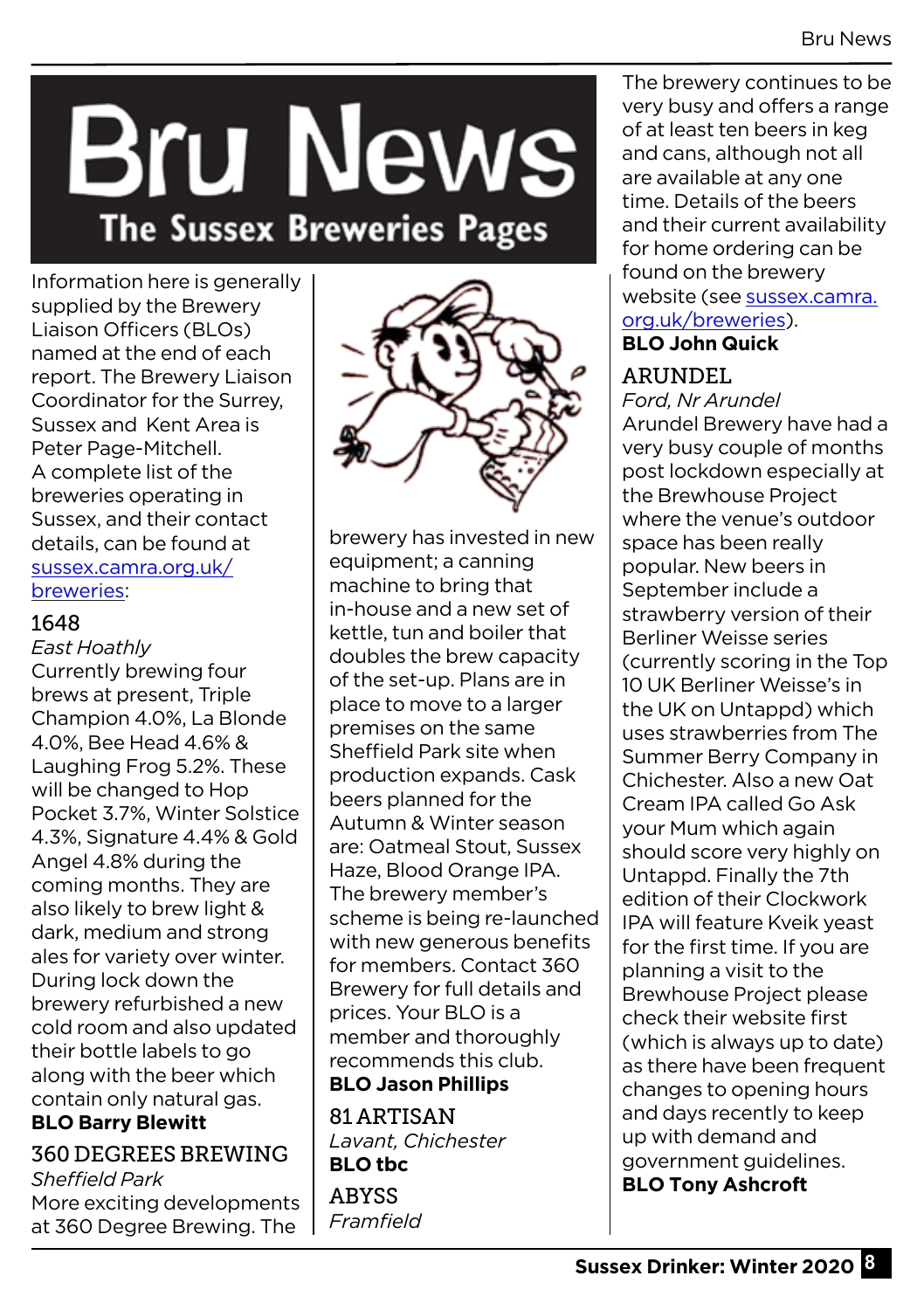#### BATTLE

#### *Battle*

Brewing has continued at Battle Brewery throughout the crisis with varied packaging into beer boxes, bottles and cask to cater for their loyal customers. They have launched two new beers this summer, Fyrds Gold a Golden Ale and One Hop Wonder with Citra. Like all breweries they have seen a significant impact from the loss of their valued trade businesses. Sadly, they have been unable to open the Tap Room as the Covid-19 regulations and guidelines make it impossible given their small workforce and limited opening hours. They are extremely grateful to all their customers near and far for their support. Look out for their brand-new winter beers available soon. Bottling is no longer done in house; the beer is not filtered but cannot now be classed as Bottle **Conditioned** 

#### **BLO Mac McCutcheon**

#### BEDLAM

#### *Ditching*

In these uncertain times, one thing you can be certain of is the fact that they will be brewing beer and releasing some exciting limited edition ales in time for winter and Christmas. Fest Bier 5.4% is their first premium lager, a malty German lager with a golden/ amber colour and clean, rich, slightly toasty flavour. The Dame, a 4.2% amber ale

is excitingly for Bedlam, as they have released a limited edition beer dedicated to the memory of local resident, Dame Vera Lynn, the forces sweetheart who sadly passed away earlier this year. 20p from every bottle or pint of The Dame sold will be donated by Bedlam to a servicemen's charity in consultation with Dame Vera's family, who are supporting this initiative. At Christmas do look out for their limited edition ales including a Porter Noir which will be a fuller, richer and fruitier version of their award-winning porter using an infusion of local Pinot Noir grape skins from a local vineyard, which bring brighter, fruit notes, as well as hints of acidity and tannin, all of which add layers of subtle complexity to a rich and robust dark **heer!** 

#### **BLO Peter Mitchell** BEAK BREWERY *Lewes*

Life-affirming ales from a little neighbourhood brewery, taproom and street-food canteen in beautiful Lewes. Mixedfermentation project coming up soon. **BLO TBC**

#### BEER ME

*Eastbourne*  The brewery are launching two new beers: a 5% abv Dunkel Weiss, with a new 7% abv ruby beer to follow. Their very popular seasonal Christmas beer (7.3% abv)

will be available from 1st November, and for every pint of Christmas beer purchased, they are giving £1 to Eastbourne Hospital emergency staff as a thank you.

#### **BLO Scott O'Rourke**

**BESTENS** *Lower Beeding*  **BLO tbc** BREW STUDIO *Sompting* **BLO Lee Argent** BREWHOUSE & **KITCHEN** *Horsham* Robin Shepheard has

replaced Oliver as the Brewer. Alongside Rock Session Bitter (3.6%) and Saxon Warrior golden ale (4.2%), there was a "Project Cask" ale on, on my visit 24th Sept. The ale is Called Heritage, and it is a 4.5% Dark Mild. (The Scarfoulkes amber ale is now being produced for keg, rather than cask). BTW the pub is still offering 10% CAMRA discount.

# **BLO Terry Shouler**

#### BREWING BROTHERS *Hastings*

Exciting changes at Brewing Brothers with news that they are moving into an industrial unit in Ivy House Lane on the Ridge, Hastings. The move will mean a significant increase in capacity with a 28 hectolitre kit being installed plus a new canning line enabling increased sales to the free trade over a wider area.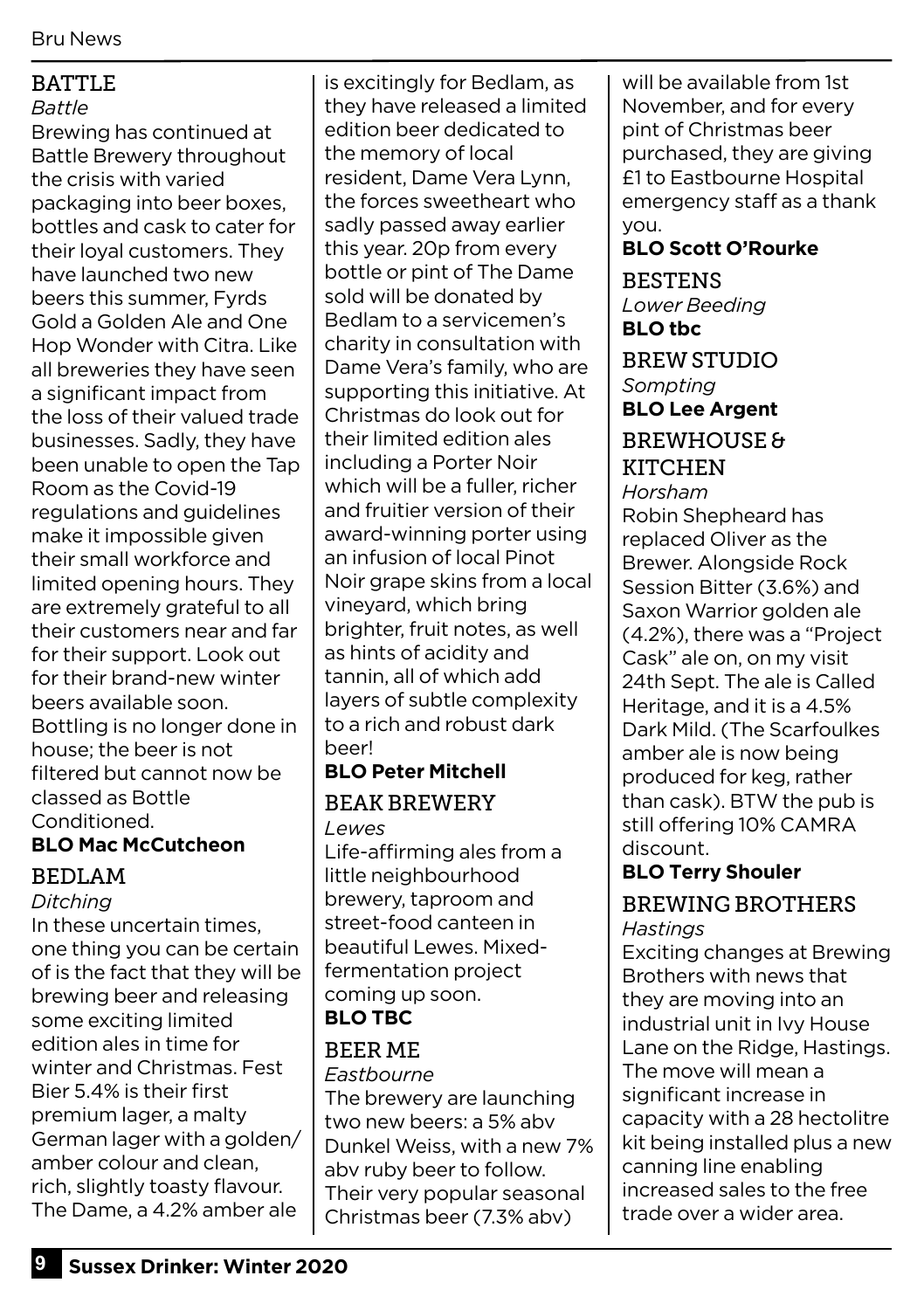They anticipate that brewing will commence before Christmas. They will still be keeping their existing kit at the Imperial, Hastings which will be used for small batch, specials and experimental brews. Their core range of beers, mainly available in keg, is currently Gallagher's IPA, Belushi's APA, Marley's Stout, Wachowski's Hibiscus Pale and Wright's Pale. The Imperial is now open again seven days a week with home deliveries available Thursday to Sunday 4pm-9pm.

# **BLO Robin Hill**

#### BRIGHTON BIERHAUS *Brighton*

BrightonBier's Min? Bier, nominated by @ SchoolofBooze is brewed in collaboration with one of Japan's leading craft breweries, @minohbeer. It is also served as cask ale in their pubs in Osaka.

#### **BLO Peter Mitchell** BROLLY

*Wisborough Green* The successful beer and picnic sessions have now finished for the year but the Brolly Delivery Truck is still going strong. Orders can be placed up until 18.00 on Wednesday evening for delivery on Friday. Beer availability and ordering information can be found on the website.

#### **BLO Timothy Ayre**

BRZN *Brighton* They'd like to thank everybody that came and visited them over the summer. You turned a wild pipe dream into a reality. However, as pubs are getting back to some sort of normality it's time to shift our focus back to trade. **BLO TBC**

#### BURNING SKY *Firle*

The brewery remains busy. Cask ale production continues with Plateau widely available. Keg and canned beer production is in full swing. The innovative side of the business continues apace. Coolship No3 is now available in 750ml bottles at 7.2% ABV. Saison Anniversaire is expected to be available in late October and Curvee in late November, again, both in 750ml bottles. The brewery is active on Twitter - @burningskybeer - with regular updates on their activity and interactions with others. The online shop - www.burningsky.com/ shop - details the full range of beers currently available together with a range of merchandise. Bottled and canned beers are also available from a range of local outlets.

#### **BLO Ian Hodge**

# CELLAR HEAD

*Flimwell*  The Cellar Head Tap Room has been open for a while now, with full adherence to current Government

guidelines - face masks when mobile please! It's green hop season and Cellar Head's (oh so popular !!) Pole Dancer is back, brewed with fresh 'Ernest' hops, locally sourced from Tenterden. Off sales of the current range of brews are available and can be delivered within a 15 mile radius of the Brewery. Visit the website for details.

#### **BLO Philip Banister** CHAPEAU BREWING

*Horsham*

Chapeau have continued brewing through the period, their core beers are available through the tap room and some selected pubs. On the horizon is an Imperial Russian Stout, as yet unnamed.

#### **BLO Paul Sanders**

## CLOAK & DAGGER (NEW)

*Ringmer*

Still Cuckoo brewing at Franklins, Ringmer for their bar in Kemp Town, Brighton. **BLO TBC**

#### DARK STAR

*Partridge Green* All beers are now produced at Partridge Green.

## **BLO Clive Watson**

#### DOWNLANDS

*Small Dole* 

Apologies to those of you who don't like dark beers but this morning another gyle of Devils went in to our cold store. They will be kegging the CAM-RAA later this week and it won't be long until our Old is ready for sale.

**BLO Peter Mitchell** ENGINEER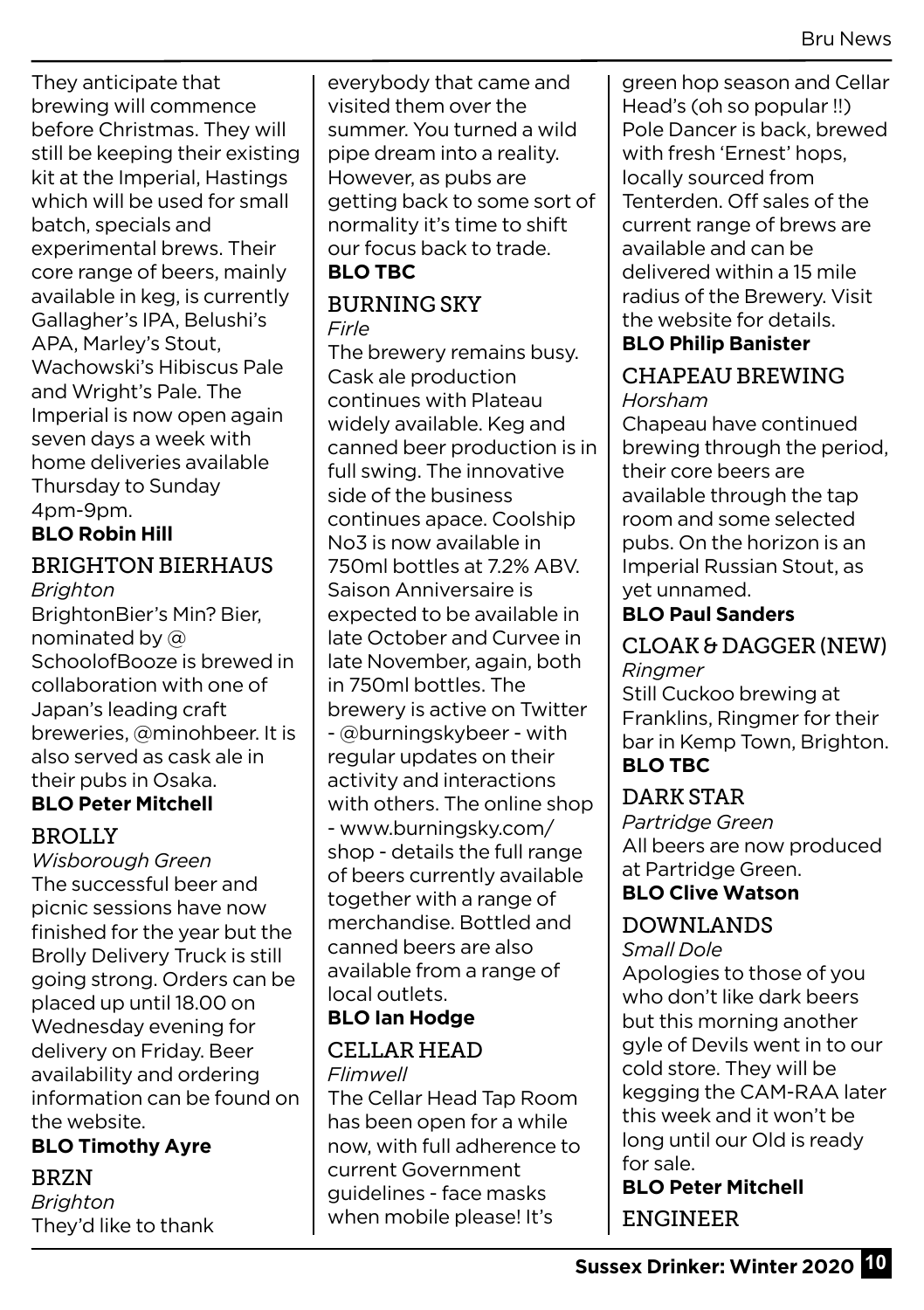#### Bru News

#### *High Hurstwood*

The Engineer Brewery is probably the smallest micro brewery in our area with all brewing taking place in the owner/brewer's garage. Since lockdown brewing has continued but has been on an even smaller scale with batches of only 25L. A range of beer styles is still being produced with all batches now being bottled. The beers are not bottle conditioned but are not filtered or pasteurised either and with the natural carbon dioxide level being carefully controlled they come out of the bottle as close to cask ale as possible. These beers are obtainable from Five Ash Down Post Office and from the Hurstwood and Coopers Arms pubs. The 'Beer and Conversation' evenings at the Hurstwood have restarted but are now on the first Wednesday of the month. These are currently held in the pub garden where a range of Engineer bottled beers and snacks provided by the pub are available. Bespoke cask brews, usually in pins, are also available by contacting the brewery.

# **BLO Richard Saunders**

## FILO

*Hastings* Brewing now resumed, following the temporary halt, due to the lockdown. Regular beers have been back in production for a while and brewing of Cardinal Porter has just

been been re-started for the winter period.

### **BLO Bill Turner**

#### FIREBIRD *Horsham*

Firebird have weathered the current situation well with increased home sales offsetting much of the loss in pub sales. The brewery bar has been refurbished and increased in size; a new mural was unveiled on Saturday 3rd October and on the same day the new tanks for Bohemia came into use. The single hop Rakau will continue until the end of October when the Old Ale will replace it for the winter. Plans for the Christmas period are not set but the Belgian PA may appear rather than a dedicated Christmas Ale. Because of the restrictions no events beyond the normal weekly ones are currently planned. **BLO Dave Sharp**

#### FRANKLINS *Ringmer*

Things have been busy at Franklins as they try to adapt to the current situation. They are running a home delivery service alongside their trade routes. They are offering free home delivery within 20 miles radius of the brewery and can ship further afield. You can also collect beer from the brewery. New beers coming up include Pineapple of my Eye, a collaboration with Sanctuary Brewing and Little Lights in

the Gloaming an Oat Shake Stout. They are taking delivery of two new tanks at the end of October in the hope of increasing their keg and can range.

#### **BLO Kris Crymer**

#### FURNACE BROOK (New) *Trolliloes*

Three beers now produced. Also see p. 18. **BLO TBC**

GOLDMARK *Poling, nr Arundel*

#### **BLO Jim Waterston**

GOOD THINGS *West Hoathly* **BLO John Packer**

GOODWOOD *North Heath*

#### **BLO Les Johnson**

#### GREYHOUND

*West Chiltington* Greyhound have been brewing continuously through Lockdown and COVID-19. Current brews include regular cask ale favourites Cosmos, Seagull, Blonde Bird and Amber Eyes available in firkins and pins. Plus, Astro Pilsner, a new lager will be available in keg and can from November. In September they ran their first-ever TV ad, on Sky, in craft beer-loving households in Sussex, to raise awareness of the brewery, emphasise quality, establish their West Sussex roots and promote direct-to-home sales through the new Greyhound online shop. It's aimed to boost on-trade and bottle shop sales too. **BLO Colin Pennifold**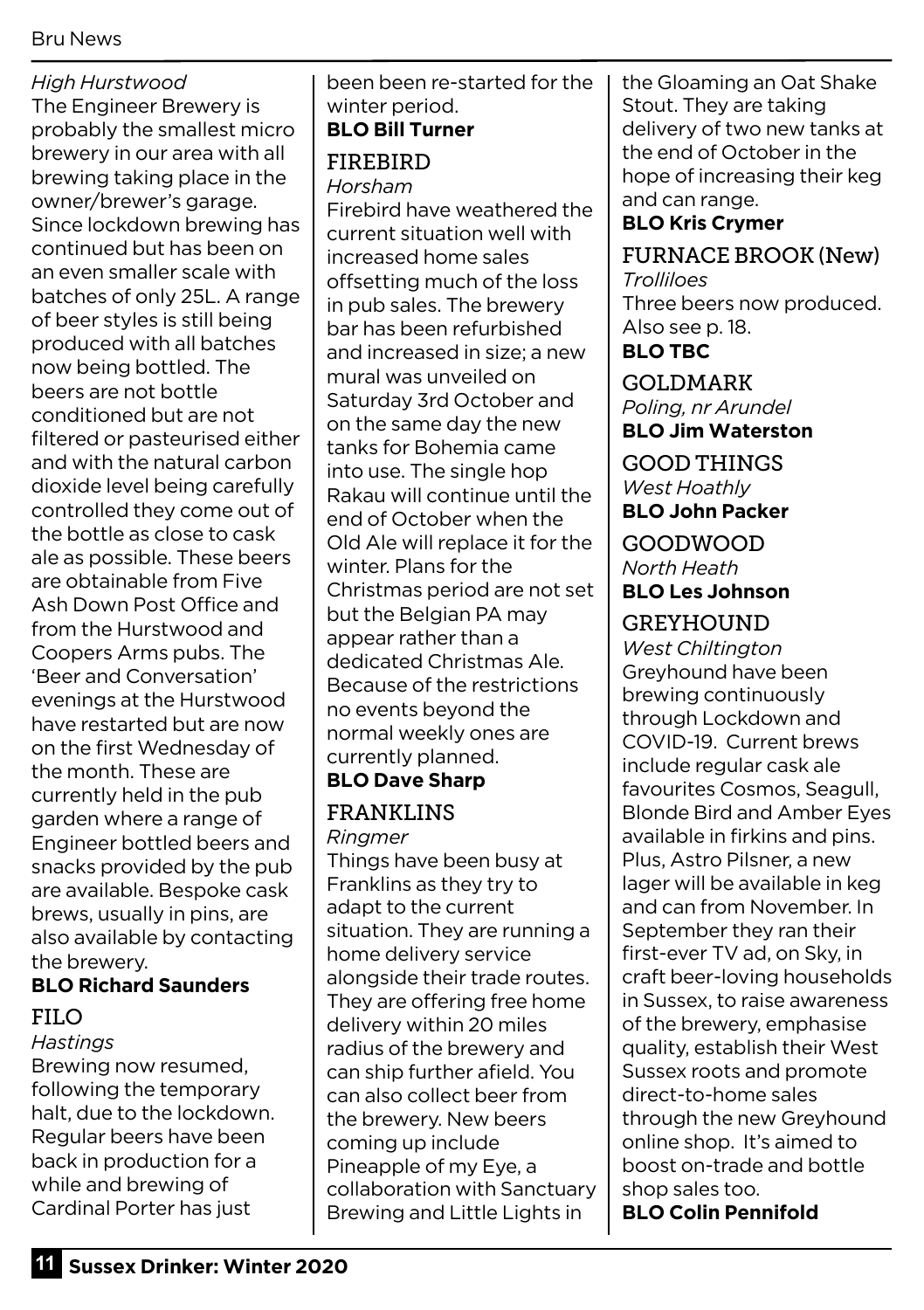#### GRIBBLE

*The Gribble Inn* We're sorry to report that Rob Cooper, the Gribble's head brewer of 35 years, has had a stroke so Simon Wood has taken over brewing. They are looking for someone to join their team who has experience to help out in the brewery so please get in touch if you are interested. The current beers they have available are Pigs Ear, Fuzzy Duck, The Gribble and Reg's Tipple. They have no seasonal beer in the works. They have expanded their beautiful garden to help with social distancing and are still serving food. The landlord is swapping between working at the Gribble and The Selsey Arms, which features one rotating guest beer. We wish Rob a speedy recovery.

## **BLO David Blythe**

#### GUN

*Gun Hill, Heathfield* Work has started on a new purpose-built brewery closer to the main road. This will incorporate a tap room. The brewery continues to be very busy and home deliveries continue. **BLO Steve Obey**

# HAIRY DOG

#### *Wivelsfield*

The brewery is still open during the corona virus lockdown period, for orders and collections; beers available include the cask ales Far Fetched Pale (4.2%ABV), Hounded Best

Bitter (4.1% ABV), Bloodhound Red IPA (5.5 ABV) and Pure Bred Pilsner Lager (4.6% ABV). The brewery shop is open 1pm to 6pm Wednesday - Friday and 10.30am to 2pm on Saturdays. Please contact the brewery for more information. As stated above the brewery tap room is still open although there is a reminder to bring a facemask!

# **BLO Paul Free** HAND BREW CO

*Brighton*

Glad to say the brewery is back at full production after lockdown and looking forward to when the pubs get back to normal. They are currently working on their winter seasonal beers to be released over the coming months including an Old Ale and an ESB. The new production site in Worthing is due to be operational at the start of October after some delays with the utilities. They hope to have the tap room open there towards the end of October so please watch out for announcements. You'll be able to find them at Unit 6a, Garcia Trading Estate, Canterbury Road, Worthing, BN13 1AL. Brewery tours and beer tastings will be available later in the year.

#### **BLO Peter Mitchell** HARVEY'S *Lewes*

Brewing continues and is currently about half of last year's production. At the

time of writing, Wharf Ale is available in cask at a slightly reduced ABV of 4.2%. Old Ale is back with good sales, although sadly the annual dancing-in celebration is not possible due to the restrictions on social distancing. Bonfire Boy is set to brew in October. The Cliffe High Street shop reopened on 22 September with the Depot pop-up shop now closed except for customers collecting preorders via their online shop. The brewery filmed a virtual brewery tour for this year's innovative Great British Beer Festival and has plans to make that more widely available. Unfortunately real-life brewery tours remain suspended for the foreseeable future.

#### **BLO Ian Hodge**

#### HEATHEN

*Haywards Heath* The brewery have introduced their first step into sour beers: Medlar Sour. Easy drinking with a refreshing tartness, the medlar fruit gives notes of ripe kiwis and quince. A simple malt base of pilsner and wheat was mashed as normal, before being soured in the kettle with lactobacillus for three days. This was then boiled, with Sussex hops and the medlar being added during the whirlpool. The resulting beer has a hazy, golden colour and an ABV of 4.8%. Heathen Brewers are pleased to announce the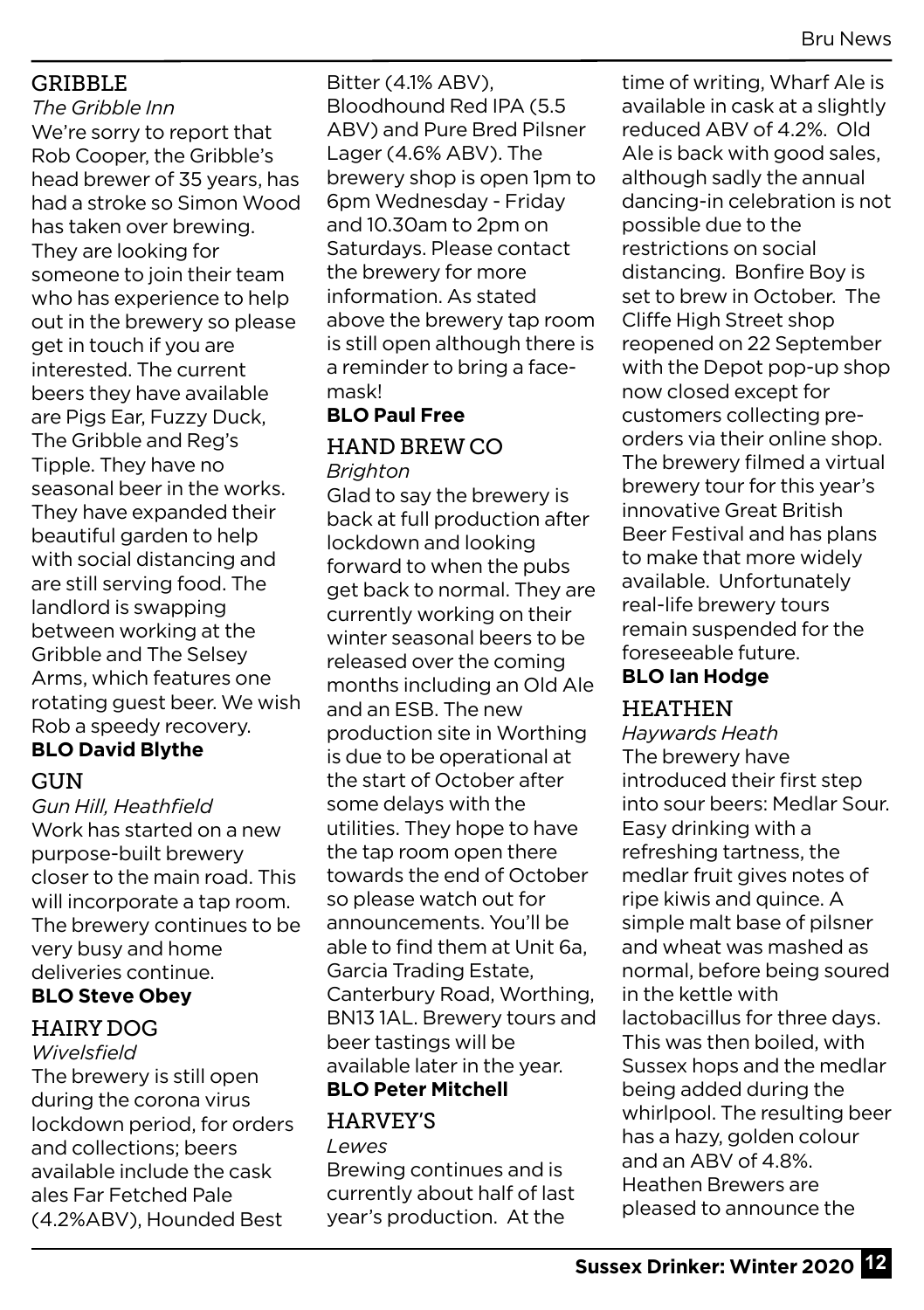acquisition of new premises in Haywards Heath which will enable the expansion of brewing activities and provide a new social venue and local hub for the southern end of the town. The site, Transit House, is located in Triangle Road opposite the Heath Tavern and was latterly used as a mortuary, whilst previously being home to an abattoir and smokehouse. Planning permission has been obtained to create a new 10-barrel brewery with associated tap room, café and community area (to be known as The Hop Sun). The intention is to create a unique atmosphere in which to sell our own and other craft beers, along with a range of other local produce, in a community space where friends, families, and strangers can get to know each other. Conversion works are likely to take some months, but we intend to make sympathetic changes in order to provide comfortable facilities whilst retaining the character of the 19th century buildings and featuring evidence of some of their former use. Permitted opening hours have been set from 8am until 9pm and the intention is to operate on six days, closing on Mondays.

### **BLO Paul Free**

HEPWORTH *North Heath*

Despite the trials and

tribulations of trading through the pandemic the team at Hepworth have managed to prevail and continue to supply the local pub scene whilst offering take away sales from their brewery shop and home deliveries of Hepworth products and selected local guests incl. wines, ciders and soft drinks. Additionally, a program of interesting taproom events have been introduced usually from 5.30pm to 8pm on Thursday evenings with suitably matched Street Food also available. Check for details at www.hepworthbrewery. co.uk. Apart from the eagerly awaited launch of this years traditional Sussex Old Ale (29th. October) new beers have been added to the menu including a bottle conditioned organic APA The Right Stuff @ 5% and Spartan a gluten free, vegan friendly beer @ 0.5% which, will be offered free to designated drivers at upcoming taproom evenings.

# **BLO Les Johnson**

#### HIGH WEALD *East Grinstead* **BLO Jonathan Samways HURST**

#### *Hurstpierpoint*

The brewery has obviously reduced production during Covid, however they are still producing. They are hoping to venture into the can market shortly, but in the meantime have spent time working on a re-brand and

are about to launch that. They are also intending to test the market with a local delivery service of bottles and growler fills.

#### **BLO Steve Floor**

#### KILN *Burgess Hill*  **BLO Paul Free**

### KISSINGATE

#### *Lower Beeding*

The brewery taproom is still open subject to the latest government regulations. Takeaway sales have reduced somewhat since lockdown but with more than eight rotating beers available fresh from the cask there's always something interesting to try. More people are looking out for the microbreweries that are in their area, as some new people have been coming to the brewery from a wider area. Chennai IPA 5.0%, Pernickety Pale 4.5% and Moon 4.5% were firm favourites during the summer months. Raisin the Bar 12% imperial stout has made its appearance again. A green hazelnut praline amber beer Little Green Nutter 5.0, has been brewed using hops grown at the brewery after being picked by people from the local community.

### **BLO Roy Bray**

#### LAINE

*The North Laine, Brighton* Brewery tours and guided tastings are now available. **BLO TBC**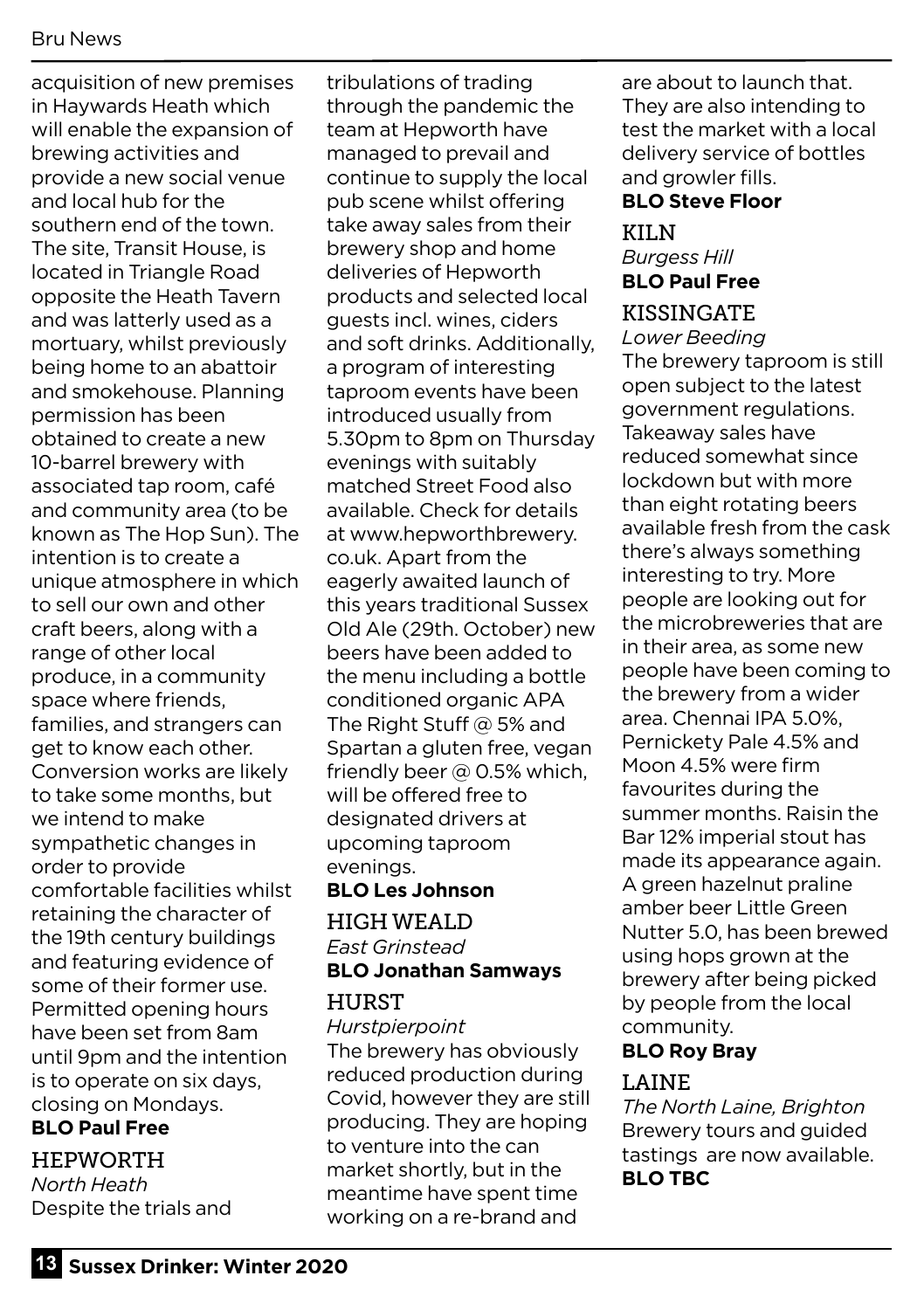#### LANGHAM

*Lodsworth, Petworth* The CV19 drive-through beer pick-up system is still working well with Friday and Saturday being very busy. Still available is Cry Wolf 2.8%, a single hop beer using styrian wolf golden hops. New for October is Chestnut Ale 4.4% brewed for the 'not the conkers' event. For the last 13 years the Bonker's For Conker's has donated loads of money for charity, but as there will be no event this year a donation will go to Chestnut Tree House, a charity which provides incredible support to children with life threatening illnesses. The beer has not got conkers or chestnuts in it. The flavour comes from a biscuit malt. Hoping the coffee and beer tasting micro bar will soon be granted a licence.

**BLO Peter Luff** 

#### LARRIKIN *Hove* **BLO tbc**

#### LISTER'S

*Ford*

Plans for expansion and moving sites have gone full steam ahead for Lister's. After a successful crowdfunding campaign, they moved to their new, larger premises on the Angmering Estate in the heart of the South Downs National Park and the build for the new brewery is currently underway. They continue to deliver direct from the brewery to East

and West Sussex, Kent, Hampshire, Bath and Wiltshire as well as south London. From their depot in Southport they deliver to the north-west from north Cheshire to south Cumbria as well as to West and North Yorkshire. They are about to open hubs in Hertfordshire to serve the northern Home Counties, in Cambridgeshire to serve East Anglia and the East Midlands and in Newcastle-upon-Tyne to cover north-east England and the Scottish Borders. As if this isn't enough they have added another seasonal beer to their range - Lister's Wapping Pier, a rich, dark and smooth autumnal beer. **BLO Glenn Johnson**

LITTLE MONSTER *Tillington, Petworth* **BLO tbc**

# LONG MAN

*Litlington*

The brewery are pleased to be back in the swing of supplying pubs and restaurants with its beers and seeing the industry working together this difficult year. They are brewing their core range - Long Blonde, Long Man Best, American Pale Ale, Old Man, and now Copper Hop. Wild Man IPA will appear from late October and Inn Keeper from late November. The brewery shop is busy and home delivery up to 20 miles from the brewery continues. 5L mini-casks can be delivered nationally via courier.

#### **BLO Richard Scullion**

# LOST & FOUND

*Brighton* Brighton beers are brewed at the De Proef Brewery, Belgium. **BLO tbc**

# LOUD SHIRT BEER

#### *Brighton*

Their recent new keg beers are: Rapture New England IPA (5.0%), Seventy-Five Double IPA (7.5%) (sometimes called Loaded) They are raising money for good causes for these and some other beers through a new collaborative brewing project, check out www. sussexbrewing.org. Their tap room is now open Fridays, Saturdays and Sundays from 4pm to 9pm so please feel free to publicise that! **BLO Keith Newell**

MISSING LINK *West Hoathly* **BLO tbc**

OLD TREE *Brighton* **BLO tbc**

#### PIN UP *Southwick* **BLO Adrian Towler**

POLARITY

*Worthing*  **BLO tbc**

RECTORY *Streat* **BLO Paul Free**

#### RIVERSIDE

*Upper Beeding* They have managed to keep brewing throughout the current situation and have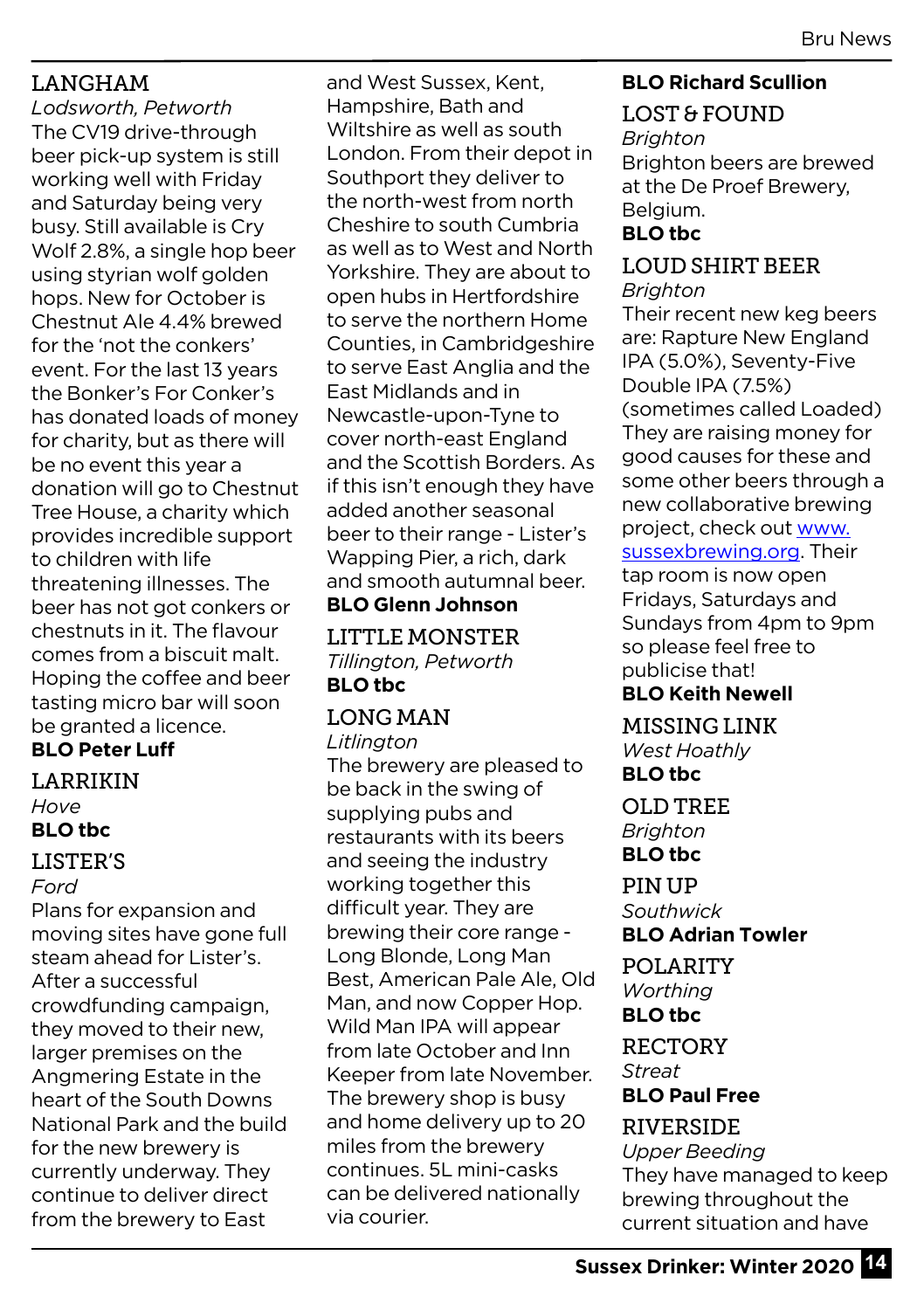created a Pale Ale "Beyond the Horizon" which has been well received. The brewery building is now licensed for direct sales to the public and they have created an online site with local deliveries. They are also developing a Coffee Stout which should be available soon. They have taken the opportunity to refresh their label designs and the acquisition of a better printer means they can now produce personalised gift packs, ideal presents for Christmas.

#### **BLO Ian Bolt**

#### ROTHER VALLEY

*Northiam* 

Blues 5% is now available in cask and Exit 5.7% will be available soon. There will be a limited amount of Hollydaze 4.2% available for Christmas.

#### **BLO Dawn Lincoln**

**SOUTHBREW** *Steyning* **BLO tbc**

#### SUSSEX SMALL BATCH *Poling*

New stout in development to be canned early Nov. Sales down slightly since pubs opened again. I know SSB has had good sales in local pubs and further afield through EEBRIA over last few months.

#### **BLO Colin Pennifold**

#### THREE ACRE

*Blackboys* The brewery has adapted during the current circumstances by providing 2-pint cartons available for delivery or collection at the brewery. Additional news is that new equipment due to be installed will allow increased production in the future. The West Coast Pale is also now available in cans, this is refreshing citrus and fruit flavoured ale (3.9%) brewed from a combination of UK & US hops.

#### **BLO Barry Blewitt**

#### THREE LEGS *Brede*

The taproom & shop are open for drinking in & taking away (*but not from Nov 5-2 Dec Ed*). Drink in Fridays and Saturdays 12-8pm; last orders 7.30pm. There are a small number of tables that can be pre-booked in 1/2 hour slots. Up to two hours may be booked with up to six guests per booking. There are three standing spots accommodating up to three people at each. If you are unable to book ahead and don't mind standing, please forgive them if they are full. Reservation by phone only - 07939997622 Tuesday to Saturday. The taproom is operated with COVID-19 safe practices. Click and collect can be collected Tuesday to Saturday. 12-5pm. You will be sent a text when its ready to collect. Home delivery (non contact). Local home deliveries on a Friday are free within 20 miles of the brewery (minimum spend £25). Select free delivery at checkout. All other

deliveries - £9 (or free over £50, sent next working day, by courier) select courier at checkout.

#### **BLO tbc**

#### TOP NOTCH

*Haywards Heath* Looking forward to brewing into the Autumn after a quiet first six months of the year. Restarted brewing in July with a batch of Flare-Path AAA and just about to release a new 4.7% APA called Viral Backlash. Spent the summer trialling a few new ideas and recipes; a new 4.3% Best Bitter, a 6.0% Juicy Neipa and a punchy 7.2% Tomahawk-hopped DIPA. Also, in the pipeline (when they release the film – TopGun2) is a Jesterhopped 5.5.% Hard Deck APA. Plenty to look forward to … when the pubs open? **BLO Keith Newell**

#### UNBARRED

*Hove* 

**BLO tbc**

VINE

*Tarring* 

#### **BLO tbc**

#### WATCHMAKER'S ARMS *Hove*

Brewing has taken place every week since the end of May, so there has been more of their own beer available since the pub reopened. Pocket Watch Pale, Bezel Bitter and a range of porters are available on rotation, although they often sell out very quickly! Old Timer, a take on a traditional Old Ale, will be on sale from the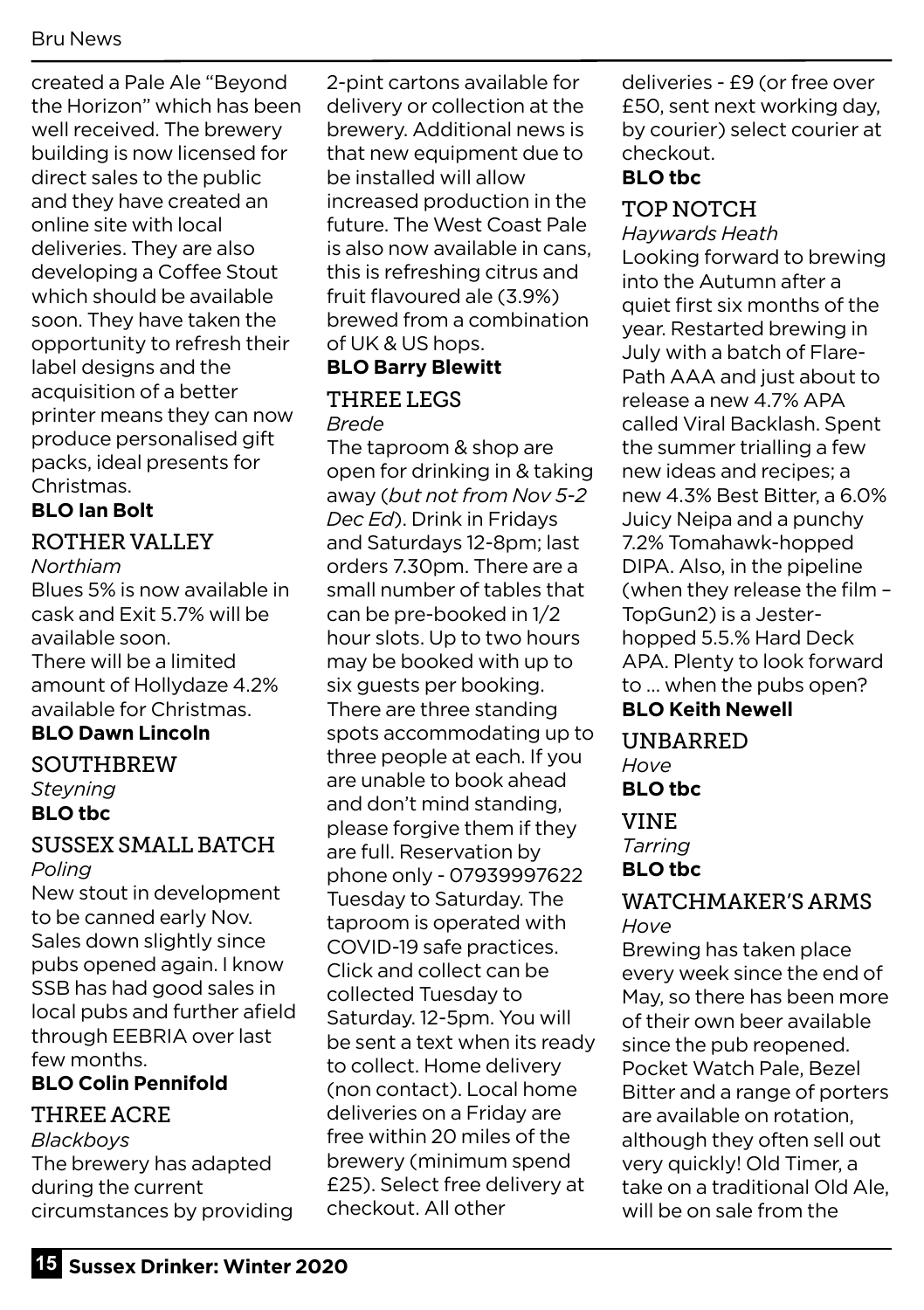beginning of October. Feedback has been very good and some exciting new brews are in the pipeline - watch this space! **BLO Peter Mitchell**

#### WELTONS

*Horsham* Weltons is celebrating its 25th anniversary (and also head brewer Ray's 70th birthday) and beating the blues by extending the range of bottled beer available for take out and also now to purchase by mail order. Just contact the brewery on 01403 251873 and they will send a case or two of beers of your choice at brewery rates (£3 to £5 per bottle depending on strength). Bottles include the amazing new Coconut Porter at 6.0% and the new Ray's Whisky Wood Porter (4.7%) and Conquer Chestnut IPA (4.2%), as well as Dr French's Old Remedy, Whisky Rye, Broadwood Wassail, Kentucky Rooster, Horsham Old Special Reserve, Export Stout, American Graffiti, Equinox, Churchillian Stout, Hophurst, Old Cocky and Pride & Joy. Christmas brews will include Xmas Maximus, Wencelegless and Feast of Stephen. More favourites are currently maturing in Ardmore, Laphroaig and Tomlintoul whisky casks and check out the website for details of a special open evening and birthday celebration at the brewery before Christmas, if conditions permit. **BLO Nigel Bullen** WINGTIP *Ashurst*  **BLO tbc**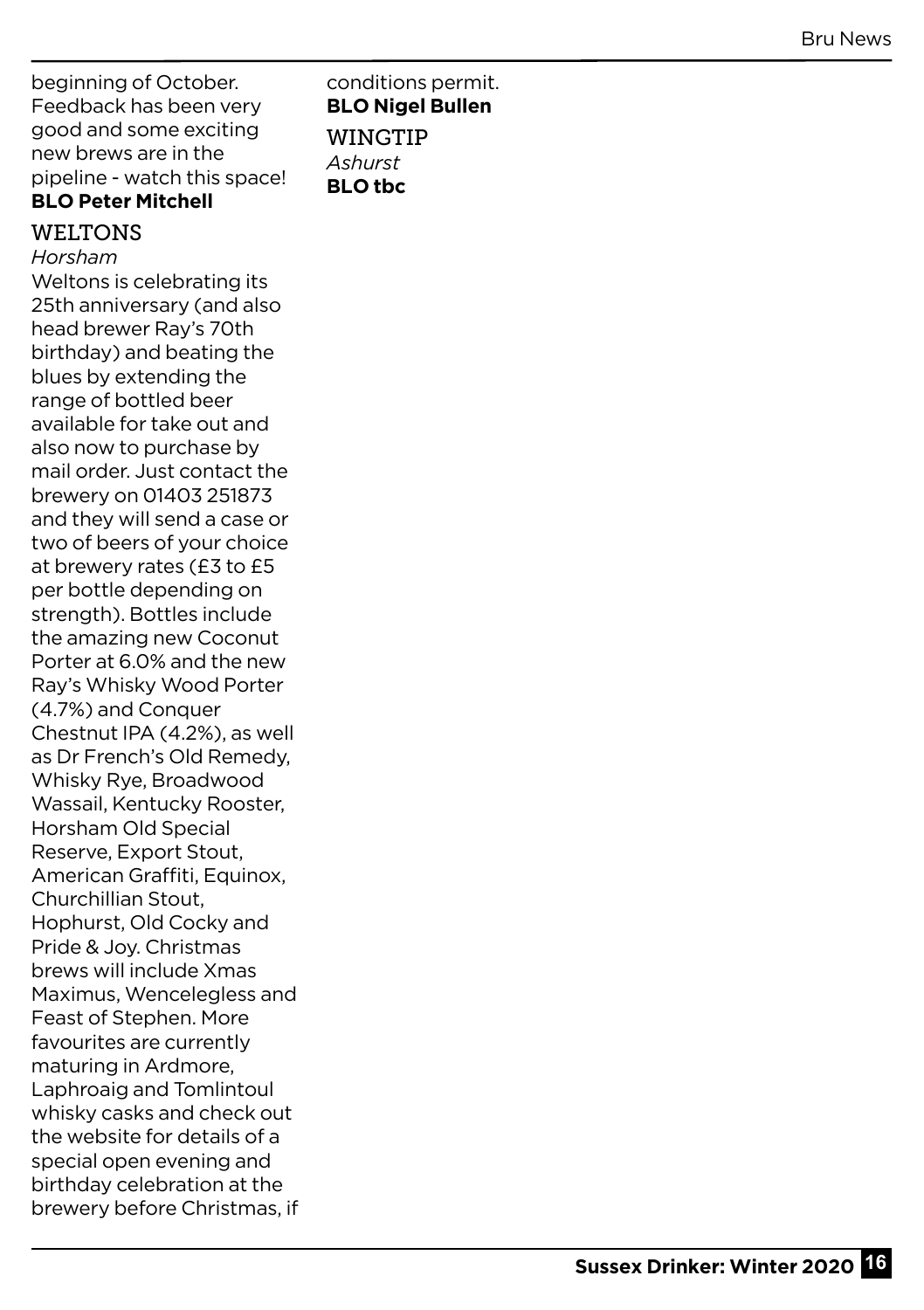# Spotlight on



### Greyhound Brewery

The creative duo behind Greyhound brewery, Nick and Sarah Allen (pictured below), have found a few new challenges since the lockdown was announced, with the brewery's own popular mini beer festivals and events put on hold, except for a couple of socially distanced 'happenings' attended by local recipients of their newsletters, along with the Worthing Beer Festival and many other events.



The focus has been on brewing for bottling and canning, producing their first lager, ASTRO Helles, during early summer, and creating a new e-commerce website which launched mid August, as well as supplying locals with home deliveries - this activity underpins the deliveries to pubs and bars which are at a diminished level.

So it has been a busy but different time.

Greyhound applied for and was awarded a grant from Sky to run an advert throughout September, featuring their Cosmos APA. If

you missed it then you can see it on YouTube or www.greyhoundbrewery.co.uk.

All their bottled and draft beers are now gluten free and vegan with some beers also available in 5L cask conditioned mini kegs.

# Battle Brewery Shop

Battle Brewery recently opened a shop on Saturday 17th October. The picture below shows town council member David Furness and Mac McCutcheon (BLO for Battle Brewery) cutting the ribbon.



The shop located at 52a High Street, Battle will focus on Battle Brewery beers and selected local Wines and Ciders, and it is hoped that the new Bottle Shop will become the preferred location to source great local beers. The shop also has a selection of cask beer available for tastings and refills, as well as the ingenious "Cask Beer in a Box" products in 5l and 10l boxes.

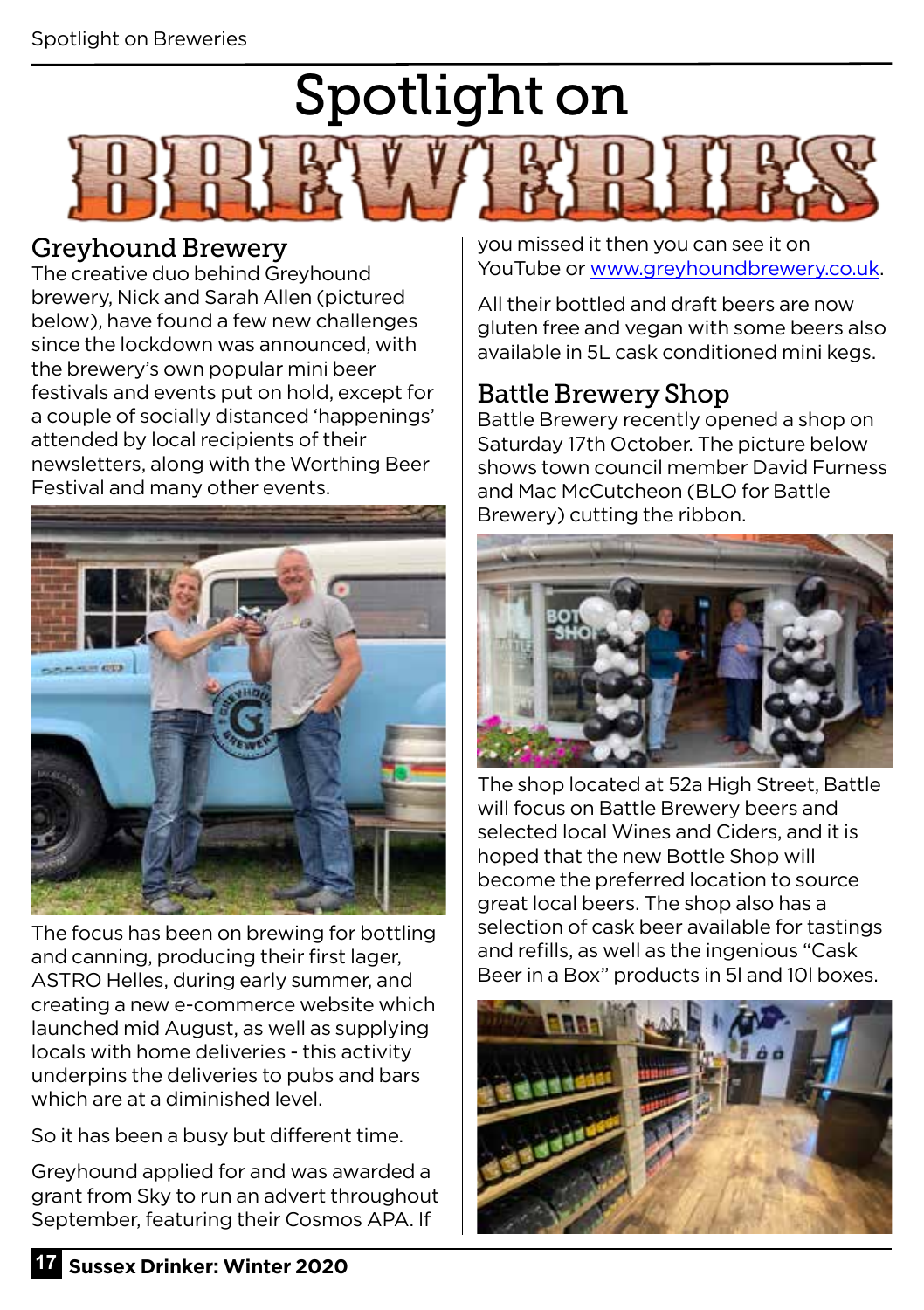# Lovingly crafted, small batch ales brewed by … a Pearly Queen?

Nestled in a sleepy valley of the High Weald isn't the first place you would expect to find a Cockney icon but it may surprise you to find out this Pearly Queen has been part of our Sussex brewing tradition for nearly 60 years!

Beer and community have always been Diane's greatest passions. Raised on the street markets of London the social life revolved around Battle Cruisers (boozers), when you lived three families to a house you had to have somewhere to escape to! Someone would always be banging out a tune on the joanna (piano) and the whole community would get together for a singsong and a good ol' knees up.

Every year for their holidays they'd load everything; furniture, pots and pans, kids and grannies all into a charabanc (open cart) and go down to the hopping fields of Kent & Sussex to make a few bob and so the kids would get some fresh air. Diane remembers fondly the camaraderie, the community sat around the fire; one of the old aunties would have a pot of stew bubbling and at weekends the men would come down, get a big jug of beer from the nearest pub and to Diane it was incredible. "Wow, our hops went in to make that beer."



Hops are no longer hand-picked in the UK, a 400 year tradition Diane is proud to have been a part of but she has brought those

same values of community, lovingly crafted, locally sourced, sustainable beer to her own brewery, making small-batch, hand crafted beer with local hops, no finings or sulphites just delicious tasting beer!



And now 60 years later, life turns full circle with Diane as head brewer of her own brewery, assisted by her fabulous team including her right hand man, Richard.

"To me brewing beer is more than making a lovely ale, it's about bringing

communities together & telling stories, that is our passion here at Furnace Brook Brewery is to make beer that connects and supports local communities and tells stories. Each brew we make is only 55 litres, proper craft ale, the attention to detail is so important to us because it's made with love."

Whatever your taste there's a Furnace Brook ale for you:

- Pearly Pale Ale A pale, fruity bitter with a dry hoppy finish. A light, refreshing ale.
- Furnace Ale A full bodied porter, ruby black with a brown tint to the head. Enticing aromas of liquorice with a subtle hint of dandelion and burdock. A hoppy initial taste with a mellowing of all the elements in the finish.
- Alfie's Amber Ale Refreshing, wellbalanced pale amber bitter. Well balanced flavour with malt slightly to the fore merging into a satisfying bitter sweet finish.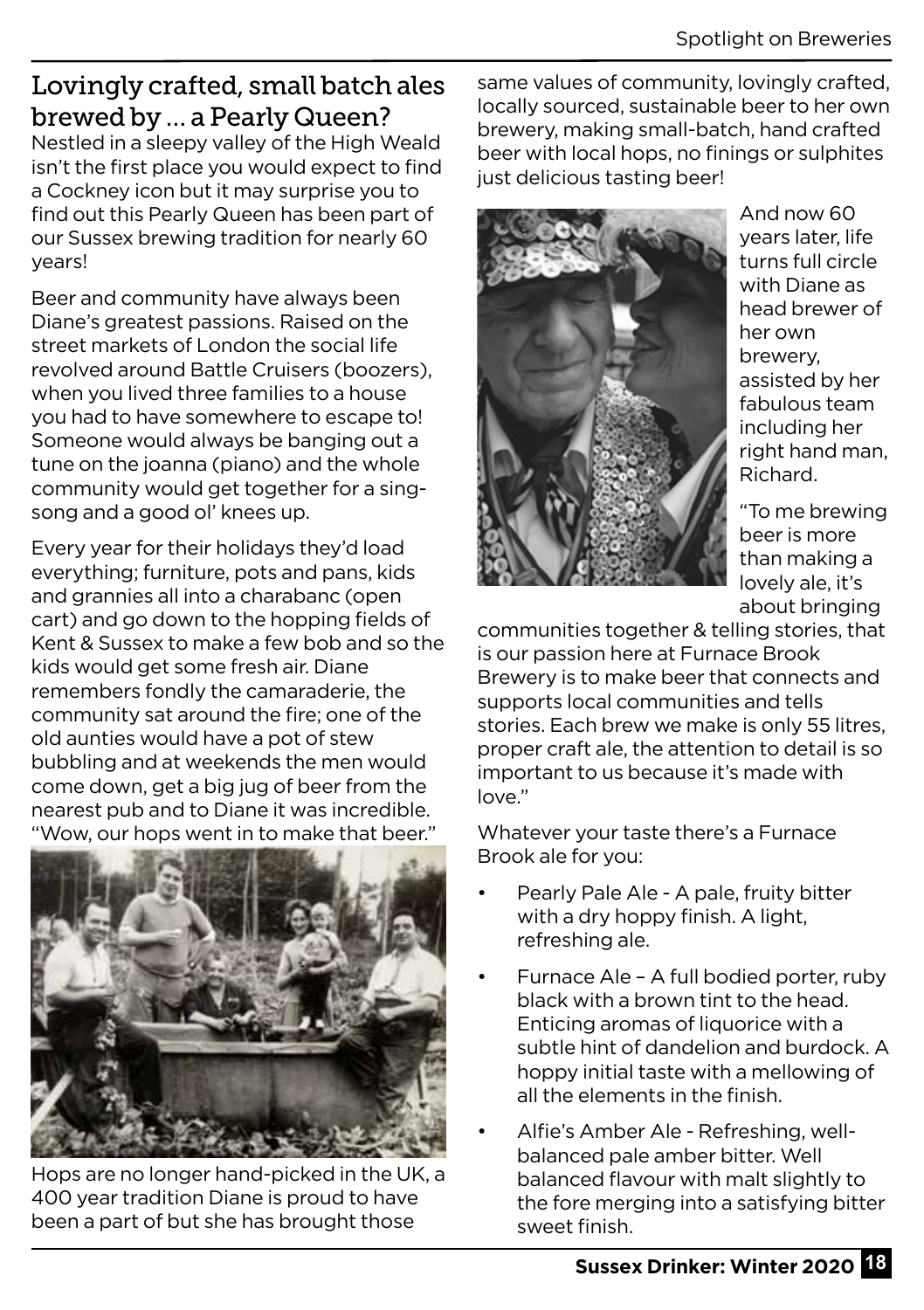#### Spotlight on Breweries

As well as seasonal ale which changes every three months, allowing us to create even more delicious ales for you, our community.

Diane is keeping things really local to start with so that she can deliver direct using her preferred mode of transport – Alfie the pony and cart.



So to pick up a bottle today you can visit Rushlake Green Village store (Rushlake Green, East Sussex, TN21 9QD) or pop into the Merry Harriers pub (Cowbeech, Hailsham, East Sussex, BN27 4JQ). To find our latest stockist or to buy online please visit furnacebrook.co.uk/beer

To find out more about the history of hopping Pearly Kings and Queens pick up "The Pearly Prince of St Pancras" by Alf Dole (Diane's father) & Jeff Hudson.

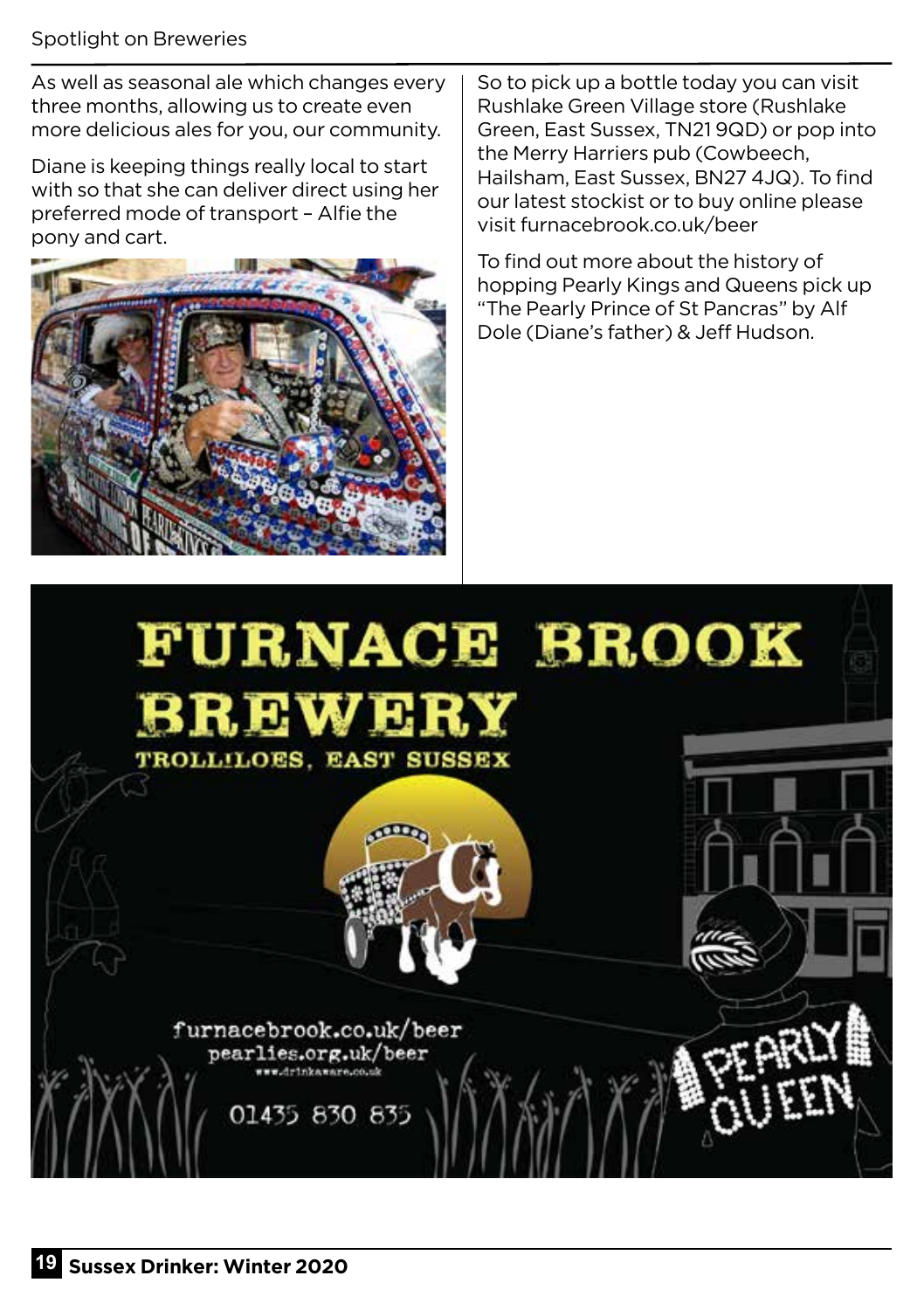# great reasons to join CAMRA

| <b>CAMPAIGN</b><br>for great beer, cider and perry                           | <b>Become a</b><br><b>BEER EXPERT</b>                         |
|------------------------------------------------------------------------------|---------------------------------------------------------------|
| <b>Enjoy CAMRA</b><br><b>BEER FESTIVALS</b><br>in front of or behind the bar | <b>GET INVOLVED</b><br>and make new friends                   |
| <b>Save</b><br><b>YOUR LOCAL</b>                                             | <b>Find the</b><br><b>BEST PUBS</b><br>ີ<br><b>IN BRITAIN</b> |
| <b>Get great</b><br><b>VALUE FOR</b><br><b>MONEY</b>                         | <b>DISCOVER</b><br>pub heritage and the<br>great outdoors     |
| <b>Enjoy great</b><br><b>HEALTH BENEFITS</b><br>(really!)                    | <b>HAVE YOUR SAY</b>                                          |

# **What's yours?**

Discover your reason and join the campaign today: www.camra.org.uk/10reasons



Campaign Real Ale